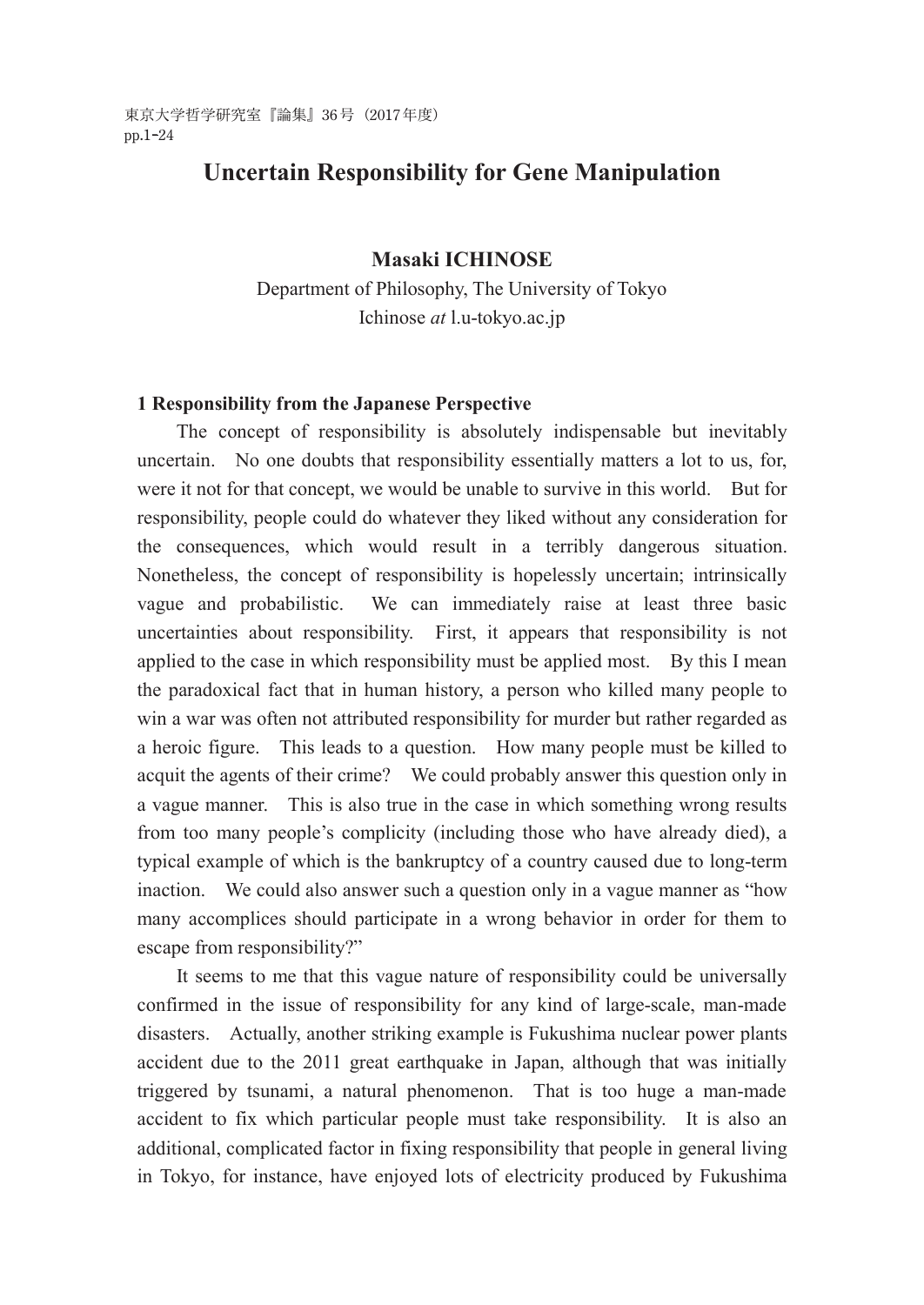nuclear plants, so that, exactly speaking, we cannot completely deny their responsibility for the accidents. Here is intrinsically a kind of vagueness that we must face and cope with.

 Second, the probabilistic feature of responsibility can be easily confirmed by focusing on such a self-evident truth that past events to which responsibility is supposed to be attributed are not occurring now. We have no choice but to take into account probabilities for those past events to have actually occurred in evaluating responsibility, which is nothing but the job of historians or courts<sup>1</sup>. The issue of legal competence of a suspect probably strengthens my viewpoint on the probabilistic status of responsibility, because legal competence is mostly not judged either perfectly had or completely lacked, but it should be measured by considering the probabilistic degree. Of course, the English word "responsibility" is concerned with not only past events but also future possibilities, since responsibility often implies a type of duty towards the future. However, even so, the probabilistic feature of responsibility still holds, since we cannot be perfectly certain as to what we should do now to fulfill the responsibility for the very reason that it is concerned with the future.

 Third, it is not clarified how we could assume responsibility for and deal with the aftermath of the issue in question. For example, Japanese people tend to quickly resign from their positions in order to take responsibility for their acts. This tendency originates from the traditional ethics of Japan called *Bushido*, according to which *Seppuku* (or *Hara-kiri*, i.e., suicide by disembowelment) is "a process by which warriors could expiate their crimes, apologies for errors, escape from disgrace, redeem their friends, or prove their sincerity" (Nitobe, 2002, p. 107)<sup>2</sup>. However, objectively speaking, it is uncertain how resignation or suicide could work as a settlement of the aftermath. Then, how else should we place responsibility? We could probably answer this only in a vague manner again. In any case, I will be conscious of such a Japanese perspective in the background of my argument, since it could bolster my viewpoint, despite providing merely one basis.

#### **2 Gene Ethics**

It appears that philosophers consider these uncertainties of responsibility as a matter of fact. They have often enthusiastically and repeatedly taken up the issue of war in ethics and put forth a narrative theory of history. This is because they might be conscious that the responsibility for war and past issues are not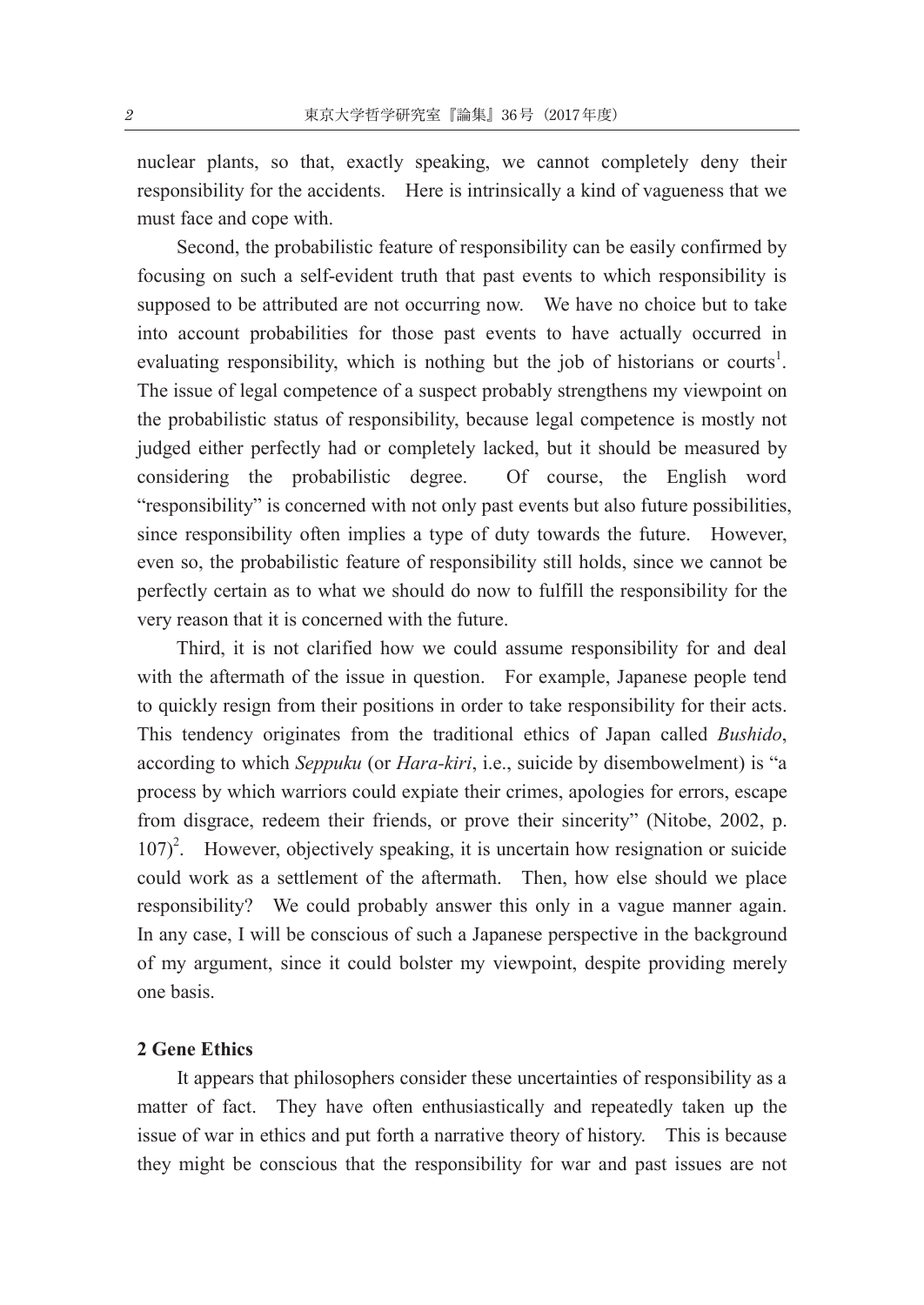certain but quite vague and only probabilistically reconstructed. The narrative approach, which does not necessarily require an objective standard to distinguish between truth and falsity, could be a strategy towards such uncertainties. Nevertheless, we cannot assume that they have reached the point of clarifying those confused circumstances regarding responsibility. Responsibility for war continues to be perplexing, and historical knowledge still continues to sow the seeds of strife between countries. Then, what should we do? Paradoxically speaking, I feel that we should seriously consider uncertainties such as vagueness and probability as constituting the core or the default of the concept of responsibility.

 In this respect, gene ethics can provide a very good direction for us to take a step forward, since, as I shall argue later, gene ethics is expected to bring fundamental issues of responsibility to light, even though these issues have been already included in traditional discussions on responsibility. As far as the theoretical structure of the gene ethics controversy is concerned, it presents a very simple conflict. On the one hand, there is a viewpoint that strongly supports the use and development of gene technology despite the risk involved because of its high utility. This is represented in Dworkin's remark on gene engineering: "Playing God is indeed playing with fire. But that is what we mortals have done since Prometheus… We play with fire and take consequences, because the alternative is cowardice in the face of the unknown" (Dworkin, 2000, p. 446). On the other hand, there are people who stress more on the high risk involved in gene manipulation than on its utility. For example, Hubbard  $\&$  Wald state that: "Experimental evidence is steadily accumulating that altering one gene, even when we think we know how that gene functions, often produces unexpected and unpredictable effects" (Hubbard & Wald, 1999, p. 167). Therefore, "Germ-line manipulation is as wasteful, dangerous, and unnecessary as it was" (Ibid., p. xx).

Supporters of gene engineering (which is called "genomania,"<sup>3</sup> and I believe that their view might be called as "gene faddism" by analogy with "food faddism") highlight its benefits for medical treatment, particularly in terms of germ-line therapy. "We should be honest and say that we shouldn't just accept things that are incurable" (James Watson's remark in Stock & Campbell, 2000, p. 79). This line of argument naturally leads to the positive acceptance of enhancing our functions by gene manipulation beyond the treatment of diseases. John Harris claims that given enhancement technologies, we should protect individuals through such means that would effectively enhance their function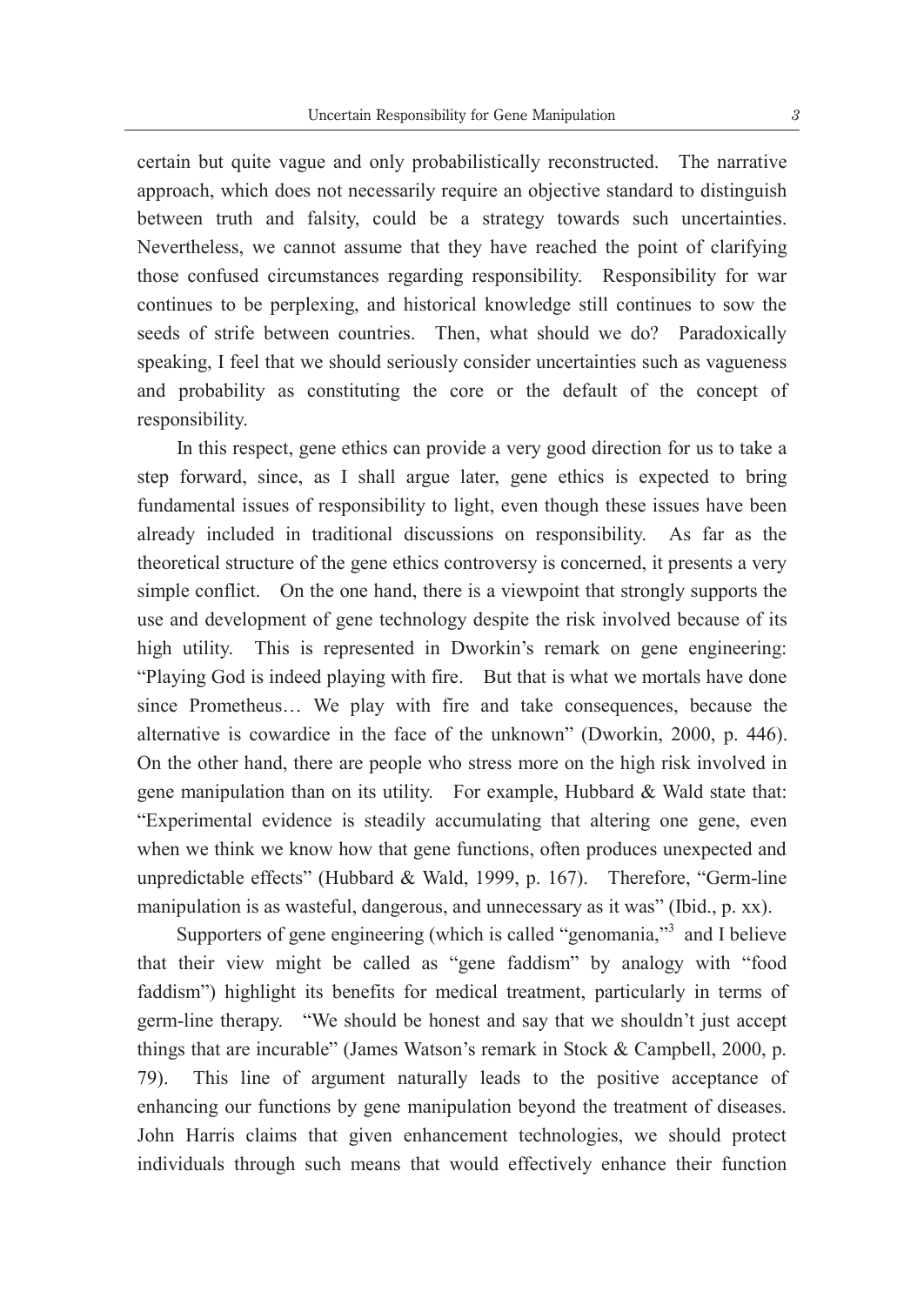rather than cure their dysfunction; otherwise, we would harm them (Harris, 1993, p. 168). On the contrary, other people such as Hubbard  $\&$  Wald emphasize the long-term dangers of germ-line manipulation. To this criticism, Alex Mauron, a supporter of gene manipulation, reacts by pointing out that education is also a neuronal phenotype manipulation that could produce nationalism, racial hatred, and religious fanaticism (Mauron, 2000, pp. 118-119). However, if gene manipulation is equated with something already familiar to us such as education or IVF clinics, as Mauron argues, no new concern is raised in gene ethics, at least as far as the structures of ethical argument are concerned. It appears curiously paradoxical that people who strongly support gene technology weaken the unique significance of gene manipulation and gene ethics while defending gene technology.

# **3 A Responsibility-Based Argument**

It appears to me that an evaluation of all these controversies obviously depends on how to precisely measure the uncertainties gene manipulation faces with regard to its future benefits, harms, and probabilities. If we focus on those uncertainties, however, I believe that gene ethics will be found to provide a new perspective, particularly with regard to responsibility. As far as I understand, ethical arguments about gene manipulation have been developed from two directions of interests, namely, right-based arguments and goal-based arguments. In current debates, rights of patients, parents, or children often matter with regard to germ-line therapy or enhancement, and benefits that gene technology could accomplish are always mentioned when discussing whether those goals would justify gene manipulation or not. However, in these contexts where rights and goals are examined, the uncertainties are unlikely to be noticed, since the concept of right is either established or not with no room for intermediate states and people tend to argue about gene engineering on the counterfactual supposition that those goals have been already achieved. On the other hand, as I indicated, responsibility is an appropriate topic to shed light on problems regarding uncertainties. In that sense, I wish to propose a responsibility-based argument of gene manipulation in order to sharply focus upon the issue of how to deal with specific uncertainties latent in the problem of gene manipulation<sup>4</sup>.

 What I do in this article is to offer a mapping of the problems in the responsibility-based argument of gene manipulation. I will consider the following three stages of problems in order: **criminological**, **metaphysical**, and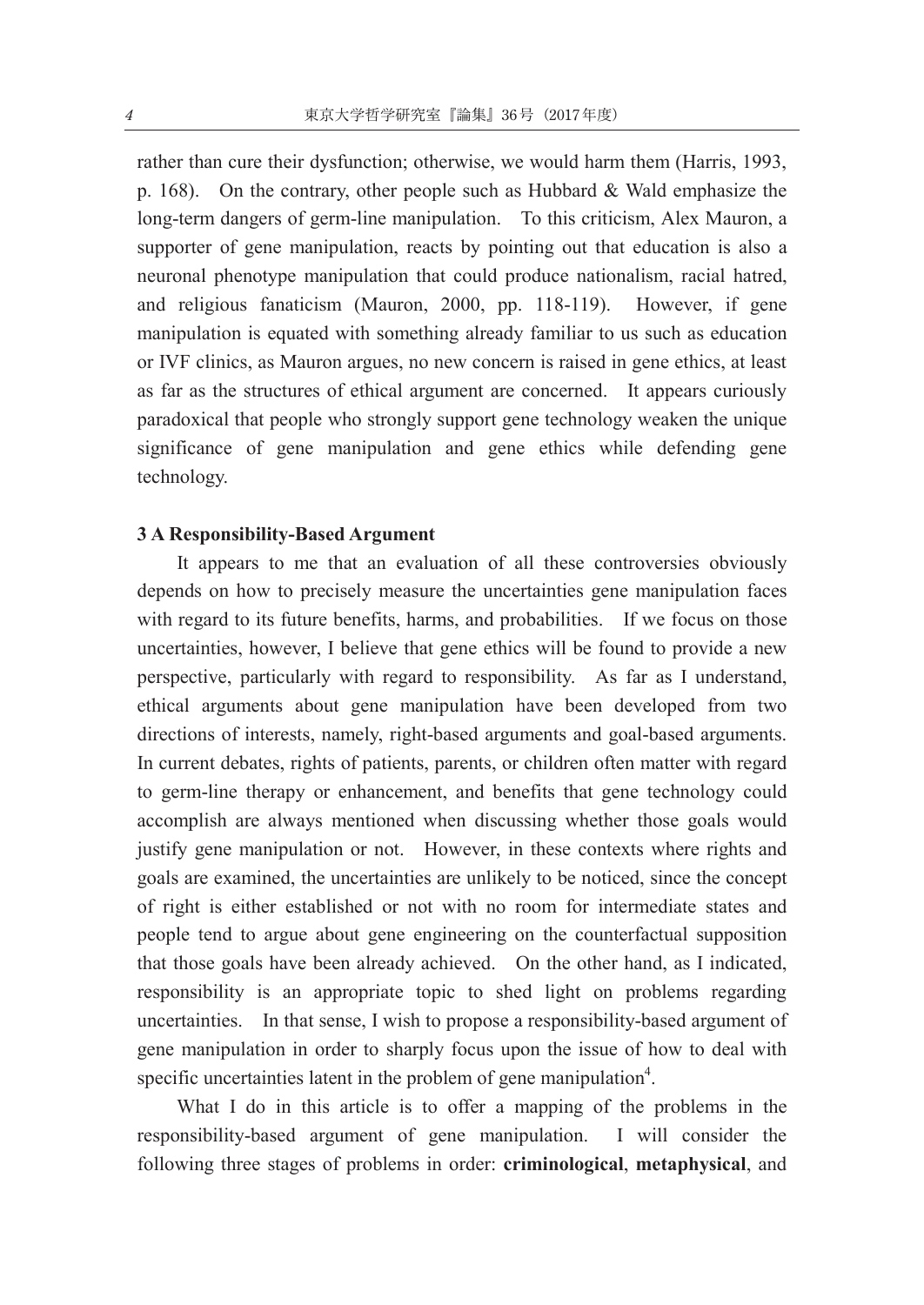**futurological**. These stages correspond to three temporal distances from the present, i.e., contemporary, near future, and remote future. At the same time, I will develop my argument through characterizing these three stages in terms of causation, since the concept of cause is the same as that of responsibility  $-$ virtually as well as etymologically<sup>5</sup>. In this line of thought I will discuss uncertain causal relations under topics of **uncertain effects**, **uncertain causes**, and **uncertain causes and effects** respectively, each of which corresponds to those three stages above. As described earlier, any problems on responsibility inevitably involve uncertainties; however, in usual cases as I mentioned earlier, philosophers seem to presuppose that the events themselves corresponding to causes and effects can be clearly identified. Namely, they discuss the uncertainties concerning the issue of whether the causal relations can actually be called to account (e.g., about war), whether the relations really could be claimed or not (e.g., about past events), or whether the relations are completed or not (e.g., about *seppuku*).

However, ethical issues in gene manipulation could lead to other types of uncertainties that should be scrutinized on responsibility. That is to say, each problem about gene manipulation offers radical uncertainties concerning what its cause is and what its effect is. Thus, surprisingly, the most basic point as to causation or responsibility is fundamentally uncertain in gene ethics. This is why I had mentioned earlier that gene ethics could bring fundamental issues of responsibility to light. I believe that gene ethics provides a new perspective precisely in this theoretical sense.

# **4 A Criminological Stage**

 I will begin by examining the criminological stage. This is concerned with experimentations on many human embryos and animals that are inescapably required for scientists to conduct experiments on gene engineering. As is quite well known and already familiar to us, philosophers and religious thinkers have raised questions with regard to the moral status of human embryos and fetuses. Are these human embryos and fetuses persons with moral existences? When does an embryo or a fetus become a person? These types of questions are naturally linked to another type of question, i.e., do we kill someone when we dispose embryos during experimentation? This question applies to the problem of abortion as well. What is evident is that it is so uncertain whether an embryo is a person that nobody can definitely declare whether it is either true or false that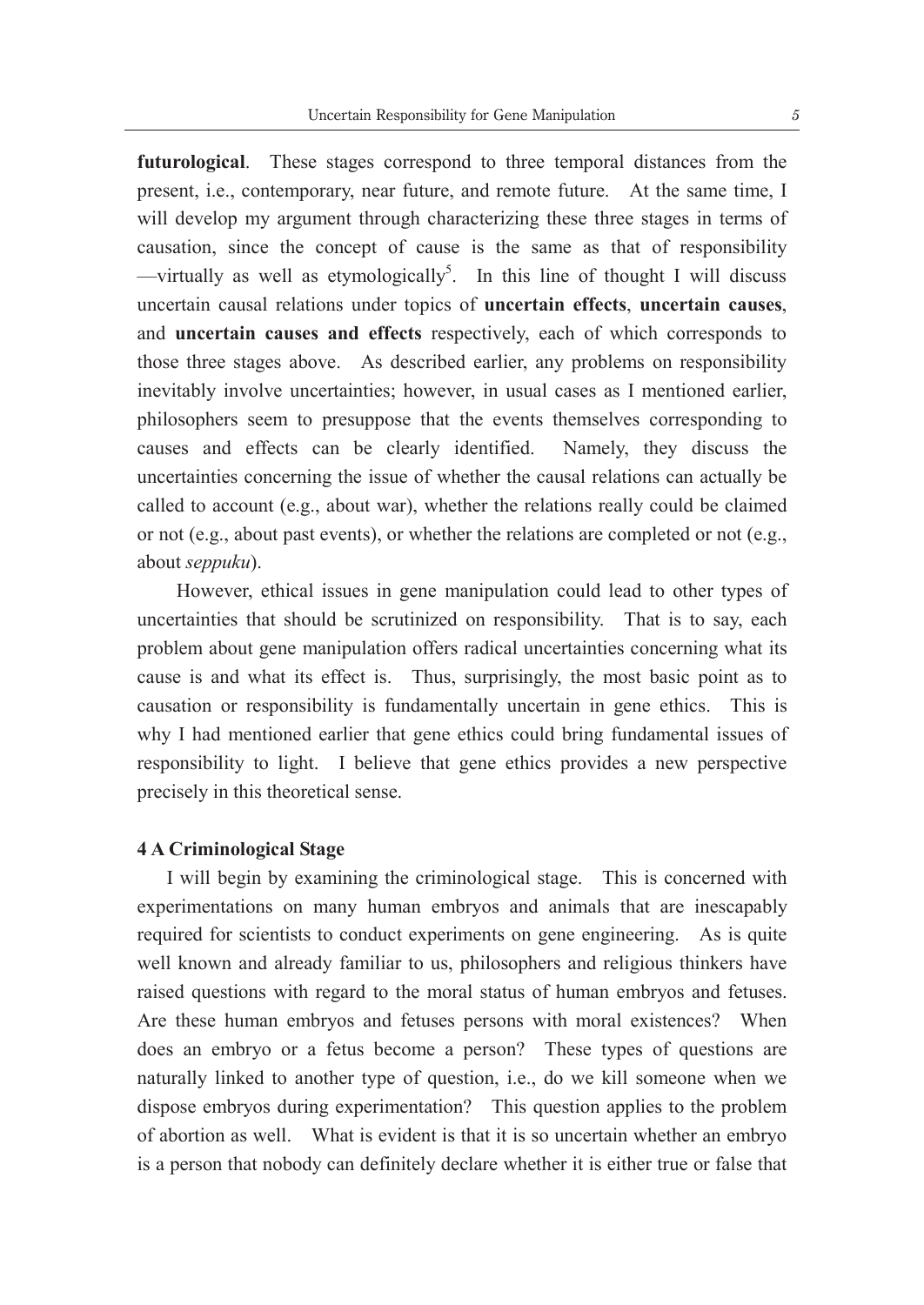we kill someone in disposing of embryos. This is obviously an issue of vagueness that raises the Sorites paradox, as pointed out by Sainsbury (Sainsbury, 1990, pp. 252-253). At least, we should bear in mind that there are borderline cases considering whether an embryo or a fetus should be regarded as a person; this can perhaps be determined depending on how many days have passed after the egg's fertilization. This implies that we cannot claim perfect innocence when disposing embryos that we use in experiments, even though scientists conducting such experiments are completely accustomed to it and do it without feeling guilty at all. We might be committing a murder, even if it is to a small extent, if murder implies intentionally killing a person. In this case, the cause, i.e., the behavior of disposing of embryos, is clear, whereas the effect, which appears almost contemporaneously with the cause, is not certain. There is uncertainty about whether it is to be considered as a murder or not.

 However, what on earth is a person? This is one of the most fundamental and perplexing questions in philosophy. In particular, Japanese people translate a "person" as "jin-kaku," which literally means "the status of a human being." A "person" thus translated sounds to be restricted to human beings, which is confusing because the concept of a person does not have the connotation of being restricted to humans. It is well known that the word "person" originates from the Latin word, *persona*, which implies "mask" or "role." Then, we should notice that the Latin word, *persona*, at least partly, originates from another Latin verb, *persono* (whose infinitive is *personare*). According to *A Latin Dictionary*, *persona* originates "from per-sono, to sound through, with the second syllable lengthened" (Lewis & Short, 1975, p. 1355). As is suggested, *persono* implies "to sound through and through, to resound," "to make a sound," or "to cry out, call aloud" (Lewis & Short, 1975, p. 1356). In fact, *persona* is a combination of two words, i.e., *per* which means "through" and *sonus* which means "sound." If this is the case, we should suppose that the concept of a person originally implies the subject calling for something by its sound or voice. In other words, a "person" originally denotes an existing entity that calls and responds to others through their sound or voice<sup>6</sup>.

Thus, not only a fetus but also an embryo could be regarded as a person, since they can make some sound in their heart or their blood flows when they react to something, although the judgment depends on our arbitrary use of the notion of sound and voice under the influence of our culture. This mode of thinking must lead to the issue of animal experimentation that is unavoidable in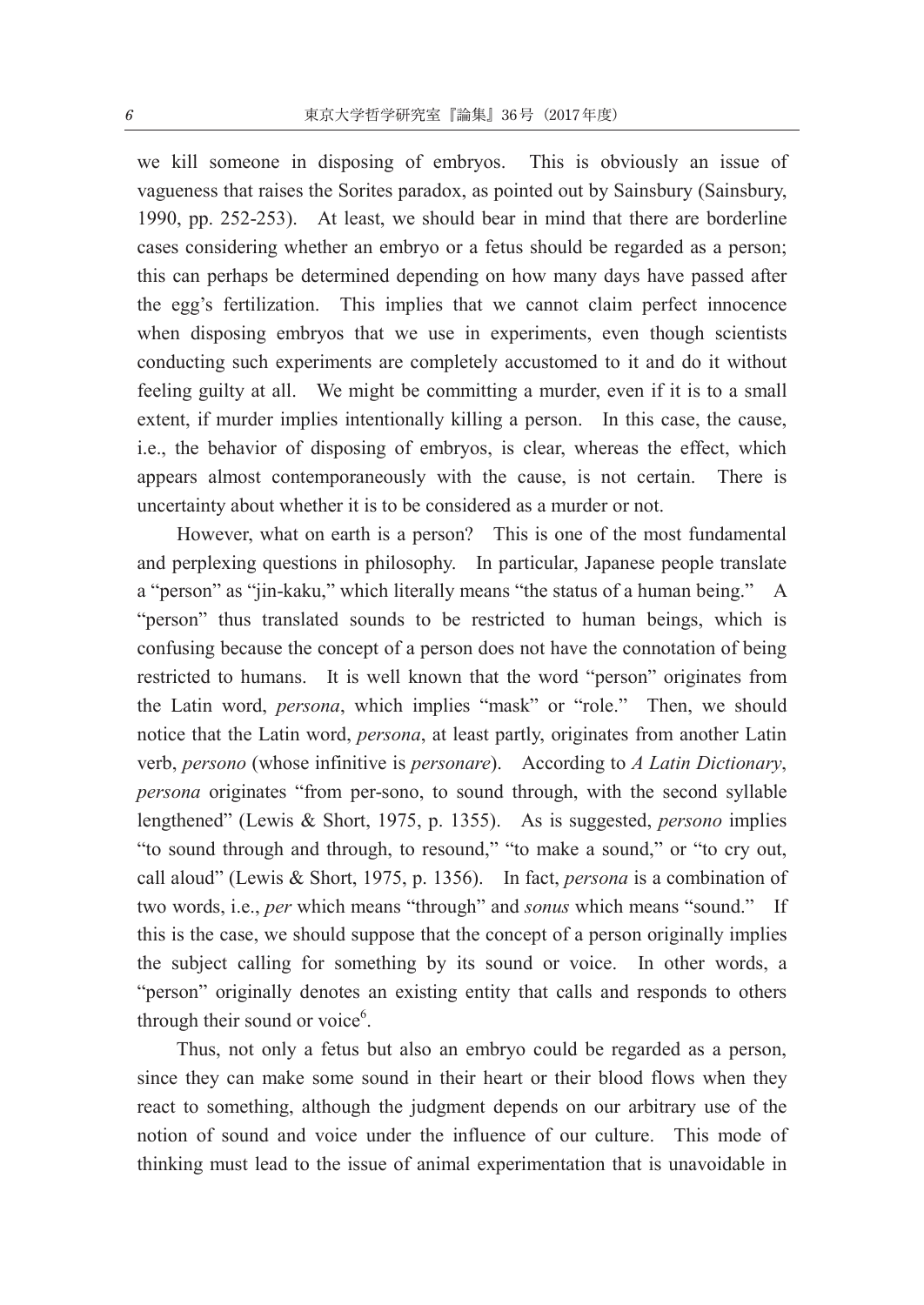the case of genetic engineering, because animals could also be classified as persons with respect to the definition of a person, based on its etymological connotation. However, even if we adopt the etymological definition of a person, its vagueness persists. It remains to be clarified whether an embryo or an animal used for experimentations is definitely a person or not. Therefore, we have to consider **the degree of personhood** at this point. We must consider, for example, the different degrees of a person between the stage of an embryo immediately after fertilization and a two-weeks-old embryo. As a result, responsibility for disposing of these embryos must involve degrees. Namely, we must consider **the degree of responsibility**. As long as the notion of diminished responsibility perfectly makes sense in criminal laws of many countries, it is not strange at all to consider degrees with regard to responsibility.

These ideas can be very suitably classified as "criminological," since those stem from the question about murder. In fact, the concepts of both degrees of a person and responsibility can be also applied to familiar criminological issues related to mentally disordered offenders. In any case, we should not ignore the fact that we are responsible for disposing embryos and animals, even if to some extent, when we manipulate genes. What we can deduce from these arguments is that at least, scientists should not be allowed to manipulate genes with complete freedom. Some restrictions must be imposed on gene manipulation.

# **5 Nature and Nurture**

What determines our lives? What causes us to have certain bodily features, personalities, and psychological characters? It is simple, attractive, and persuasive to point toward "genes" as the answer for these questions, or "genes under the influence of evolutionary process including random genetic drifts," to be more precise. No one denies that our sexes are determined by our genes, and our lack of gills is also determined by our genes. When this idea is generalized, it leads to "**genetic determinism**". In other words, it points toward the naturalistic idea that everything about living beings is (pre-) determined by their genes. However, this genetic determinism is very weak or rather a completely hopeless idea, although this, of course, depends on how the word "determine" is interpreted.

 For example, what caused me to grow to this height? Undoubtedly, as a negative description of my bodily conditions, we can state that it is absolutely predetermined by my genes that my height cannot be more than 2.5 m. However,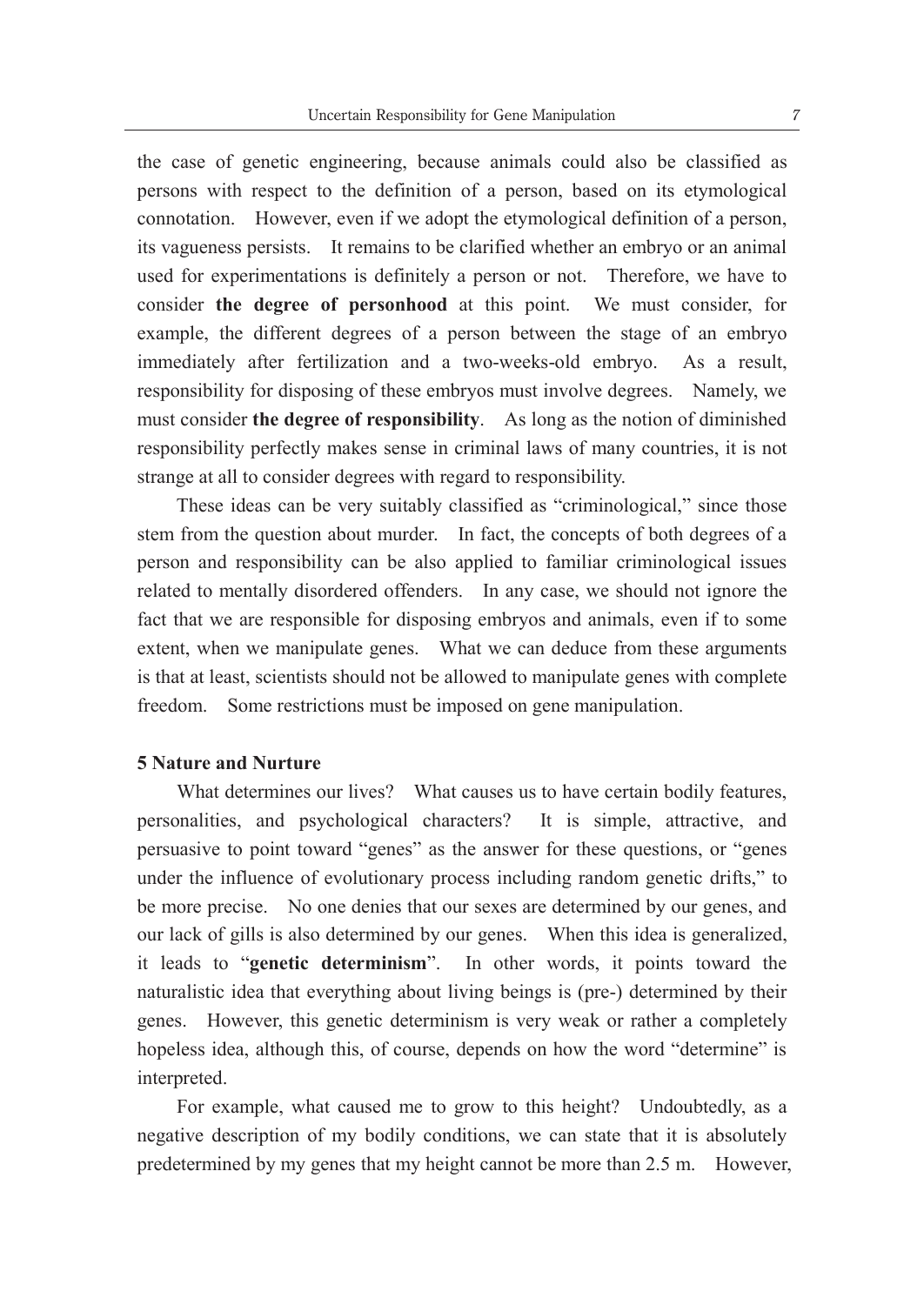can we, as a positive description of my bodily conditions, state that my genes determined my precise height? Obviously, we cannot state this. At this point, we must remember a classical pair of expressions, namely, "nature and nurture." Both genes and the environment cooperate to develop some features of humans. In this respect, the next passage of Elliot Sober elucidates the point:

 For Jane to reach a certain height, she must be raised in an appropriate environment. Genes are no good, unless supplemented by numerous meals. Nor is environment in itself sufficient, since there are genetic configurations that will impede Jane's growth, no matter how much milk she drinks. The cliché is that development is the result of gene/environment interaction (Sober, 1988, p. 306).

If this is the case (that no one denies it), then we should declare that genetic determinism is completely ungrounded. Genetic determinism can probably imply only the determination of possibilities rather than actualities. In any case, accepting Sober's point, we have to consider how to precisely apportion the cause of the result concerned in the mixture of nature/nurture domains. However, in principle, it would be difficult to do so, since it is not possible to isolate and examine the effects of each nature/nurture domain by conceptually separating the two domains. Sober suggests that, "it makes no sense to imagine an individual developing without any environment at all and that an individual will not develop at all, if it has no genes" (Sober, 1988, p. 314). Then, we should face unavoidable uncertainty. What is needed first is to accept this uncertainty and then to search for a solution to deal with it. Perhaps, for instance, the Bayesian method, statistical approaches, or some epidemiological analyses could be a promising alternative (see Ichinose 2006).

 Nevertheless, this basic point about uncertainty is often imprudently forgotten and an ungrounded conclusion is drawn in discussing the effects of gene manipulation. I wish to discuss the problem regarding genetic explanation of our behavioral tendencies, particularly with regard to criminal tendencies. Nelkin and Lindee report that the term "born criminal" appeared in many forms in popular eugenics literature, one example of which is in the following remark of La Reine Helen Baker in 1912: "Hereditary nature of the taint of criminality is proved by the history and bodily characteristics of its unhappy victims" (Nelkin  $\&$ Lindee, 2004, p. 22). In fact, at first sight, this trend appears to be exemplified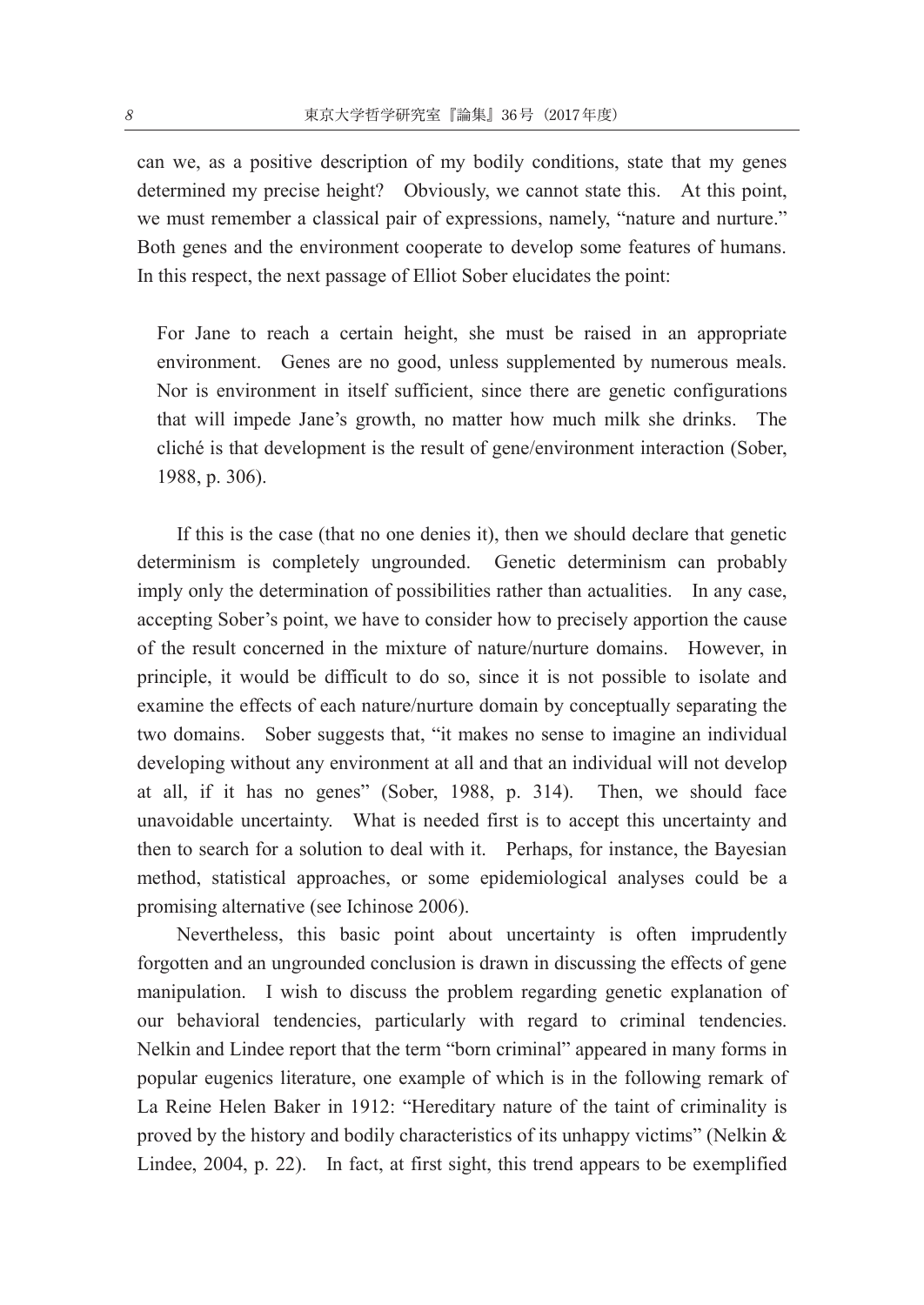in real history. We can remember, for instance, what is referred to as "Jacobs study," which claims that the XYY genotype is the criminal gene that causes crimes of violence (Hubbard & Wald, 1999, pp. 105-106), or the eugenic study on the Juke family in the US that produced 18 brothel keepers, 128 prostitutes, 76 convicted criminals, and 200 recipients of public relief (Nelkin & Lindee, 2004, p. 25). On second thought, however, these types of arguments sound quite strange, since in these arguments, crimes appear to be treated as natural phenomena, while in reality, crimes are cultural and institutional phenomena (the same behavior might be considered as criminal or innocent depending on the laws and cultures), as the famous legal slogan '*nulla poena sine lege*' (i.e., there is no crime without law) states. Moreover, it is also well known that these cases lack veracity to serve as evidence for born criminals, since the story of the XYY genotype was later found to be simply incorrect in a statistical sense, and the case of the Juke family could be also explained on the basis of the circumstances or the environments that they had to face.

# **6 A Metaphysical Stage**

 This argument is exactly an analogy to the contrast between nature and nurture; thus, it is very natural that uncertainty intrinsically appears in this argument. Nevertheless, why do people tend to adopt genetic determinism? It is assumed that this tendency is encouraged by a political reaction against the sociological idea that criminal behaviors are caused due to social circumstances. Social programs by most governments have thus far failed to resolve the problem of violent crimes; thus, governments appear to direct people's attention to the biological basis of criminals. In other words, criminals themselves are focused upon as independent individuals, irrespective of governments' political strategy. This situation, when applied to the criminal behavior of children, could make their parents feel ambivalent. On the one hand, their sense of responsibility can be relieved by genetic determinism, since their children's tendencies toward violence would then appear to be not originating from the parents' faults in their upbringing but merely from their destiny. However, on the other hand, they may have "another, even deeper, level of parental guilt—the guilt of passing on bad genes" (Nelkin & Lindee, 2004, p. 143). This second type of guilt would swell if, in the future, we could prevent human's tendencies toward crimes of violence via germ-line therapy, because, in that case, if parents missed the therapy for their children and their children committed crimes, responsibility for these crimes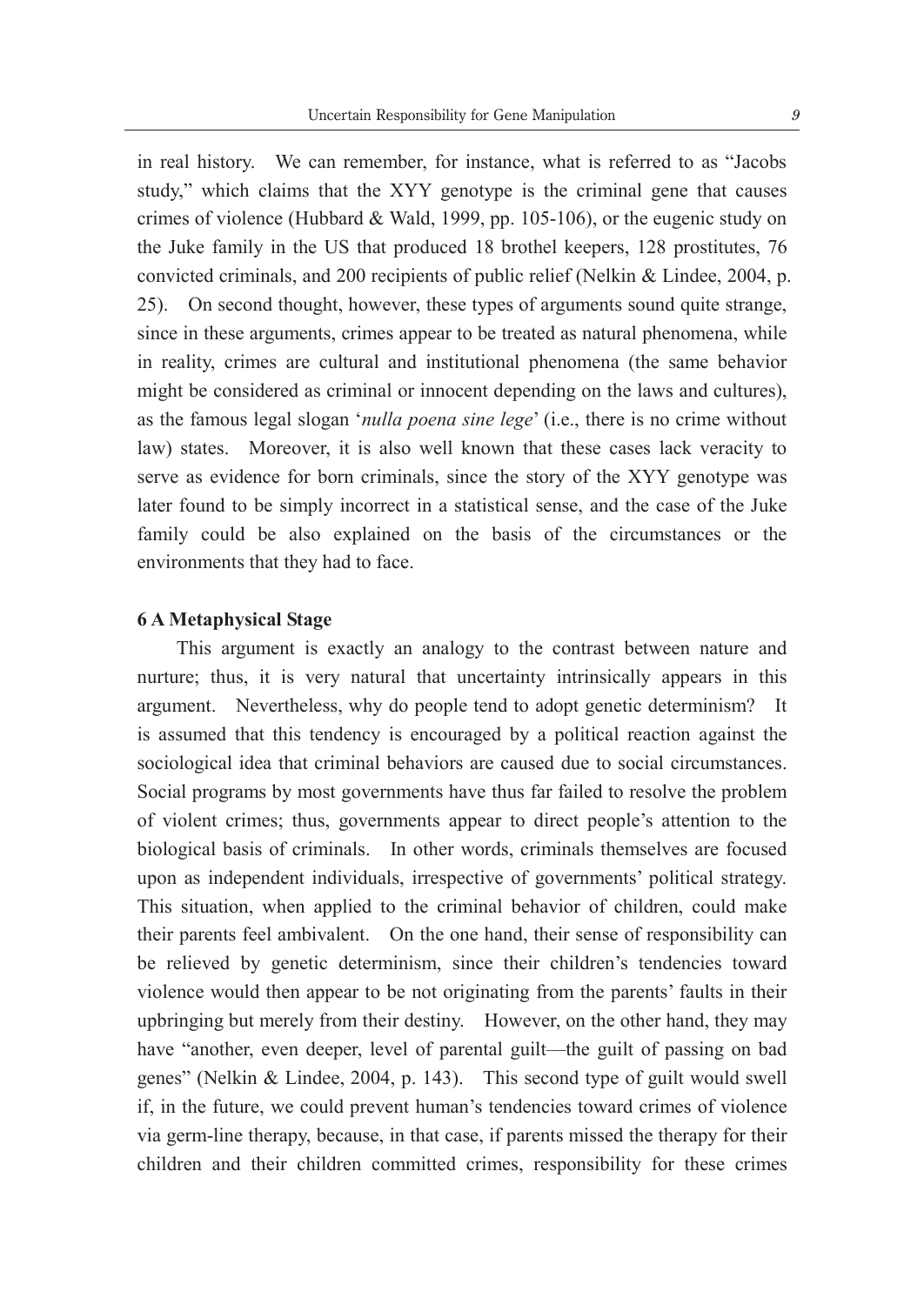would be attributed not to the children committing crimes but to their parents who missed the therapy (See Steiner, 1999, pp. 146-148).

 We are undoubtedly straying into a labyrinth, since, as can be easily understood, the parents missing the therapy for their children could be also regarded as being determined by the parents' genes, which could have been controlled or treated by the previous generation. As a result, it would be completely obscure as to who is responsible for criminal behavior. At least, this argument leads to the enlargement of exemption from criminal responsibility, since the structure of this argument is quite similar to the insanity defense of mentally disordered offenders, i.e., the typical case of exemptions, in that the behavior is considered to be beyond the offender's control in both cases. Taken to the extreme, gene manipulation might produce a new world in which the notion of responsibility is considered nonsensical. I feel that this is an issue of an uncertain cause with regard to the problem of responsibility. Since the issue is directly linked with the classical debates on free will in metaphysics, this stage of the argument can be referred to as "metaphysical."

 In fact, interestingly, the same would result if we refused genetic determinism and appealed to social circumstances to explain criminal behavior. For, in that case as well, criminal responsibility is not attributed to offenders but to social environments and programs, which eventually result in the obscuration of the notion of responsibility. However, as I affirmed at the beginning of this article, we absolutely require the concept of responsibility. What should we do? It appears that the nature/nurture debate on criminal responsibility exposes the ultimate shape of our idea of focusing only on the status of the offender in attributing responsibility, which is the standard terminology adopted in criminal justice procedures. If this is the case, the argument thus far seems to conversely show other completely different (maybe promising) possibilities as to the fundamental issue of responsibility by entering into a labyrinth after pursuing the standard terminology to its ultimate conclusion. I am considering two possibilities. The first is Slobogin's integrationist approach, according to which the problem of legal competency basically disappears, and everyone is judged altogether in the same manner concerning their responsibility only by focusing on the issue of *mens rea* (Slobogin, 2006, esp. p. 56). The second possibility is the scheme of restorative justice rather than criminal justice, in which the restoration of harm between offenders, victims, and the society is a matter of prime concern rather than punishing the offenders. As far as we notice that crimes or offences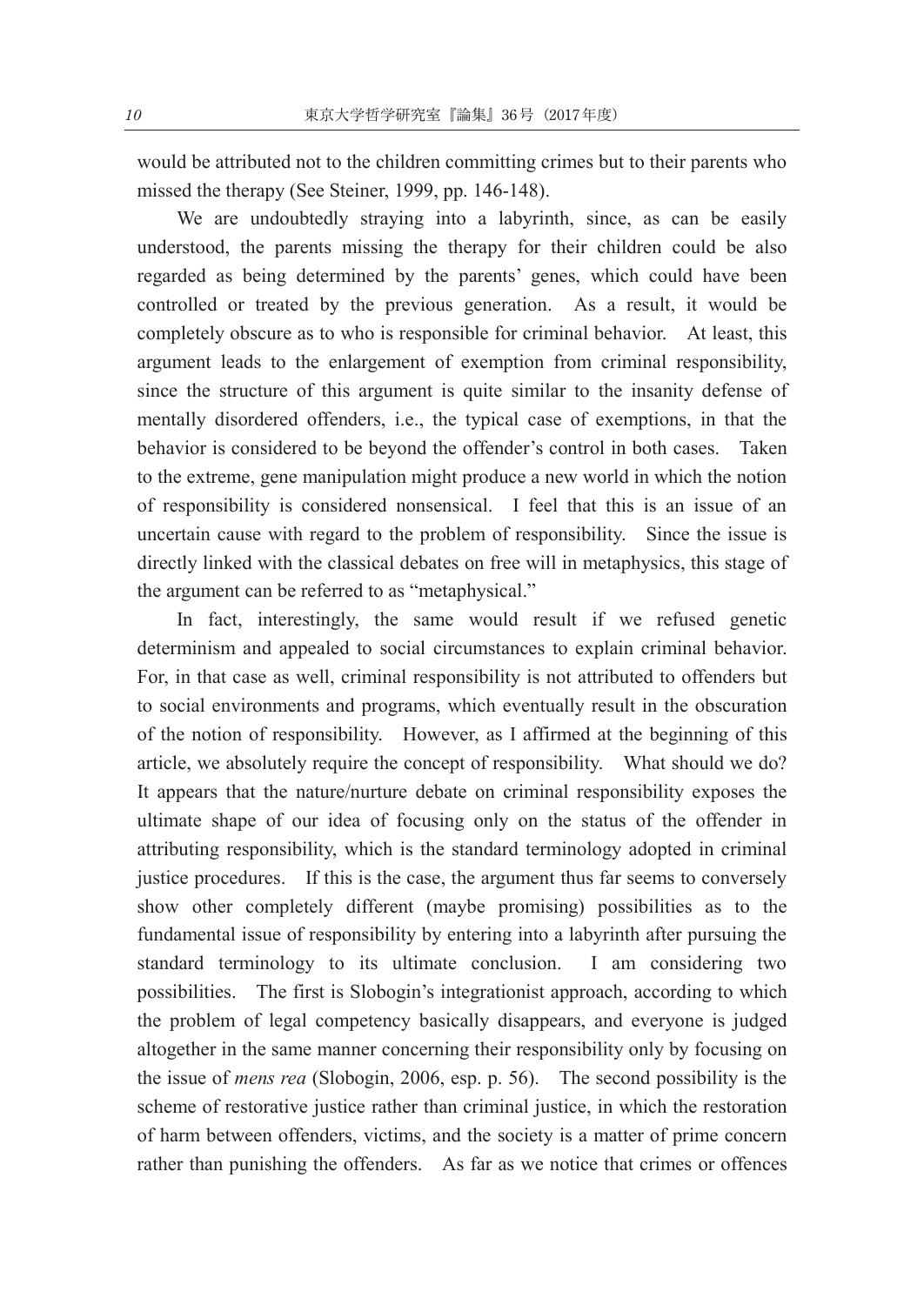originate from occurrences of some harm, this scheme sounds reasonable<sup>7</sup>.

# **7 A Futurological Stage**

 We finally reach the last stage, in which we will discuss the possible effects of gene manipulation in the remote future. As I have already mentioned, people such as Dworkin, Watson, or Harris, tend to emphasize a number of benefits of gene engineering, such as germ-line therapy and enhancement. They adopt a liberal viewpoint of accepting any human's right to utilize any gene engineering concept unless they harm others. However, to be honest, it seems to me that their view is restricted only to the near future, i.e., the next forty or fifty years at the most. However, what would happen if we enlarged the view to thousands or ten thousand years later? Would we seriously interfere with our evolutionary process? Is there a possibility that in the remote future, something fatally harmful for humans would occur because of the gene manipulations that we conduct now? Moreover, in that case, who will bear the responsibility?

 Of course, some people dispel these concerns as merely imaginary fears. In fact, no one can offer convincing evidence to confirm or disconfirm this fear at this moment; thus, it would be fair to allot a probability of 0.5 to each case, since in cases of ignorance, we have no choice but to employ the classical principle of indifference that Keynes had once formulated (Keynes, 1921, p. 42 et al.). Therefore, it is not reasonable to stress only one side and not on the other. We are, as it were, betting; thus, we may have the courage to try new gene technologies, since that may lead to making us much happier. Now, is this argument sound?

 This is a type of futurological problem, in which, on the basis of present evidence, we have to discuss how our future generations will be, and how much we should consider future generations in valuing the moral significance of our behaviors. When we discuss these issues, it is helpful to consider our present problems that have been passed on from the past generations to the present generation, since we are nothing but a future generation from the viewpoint of a past generation. In this respect, however, it appears at least to me that betting rates for either fearful results or happier results from the large-scale development of gene manipulation in the remote future are not equally probable, because we are obviously suffering from a serious environmental crisis that has been caused by past generations from the beginning of modern science. Through simple induction, this situation suggests how serious the consequences of large scale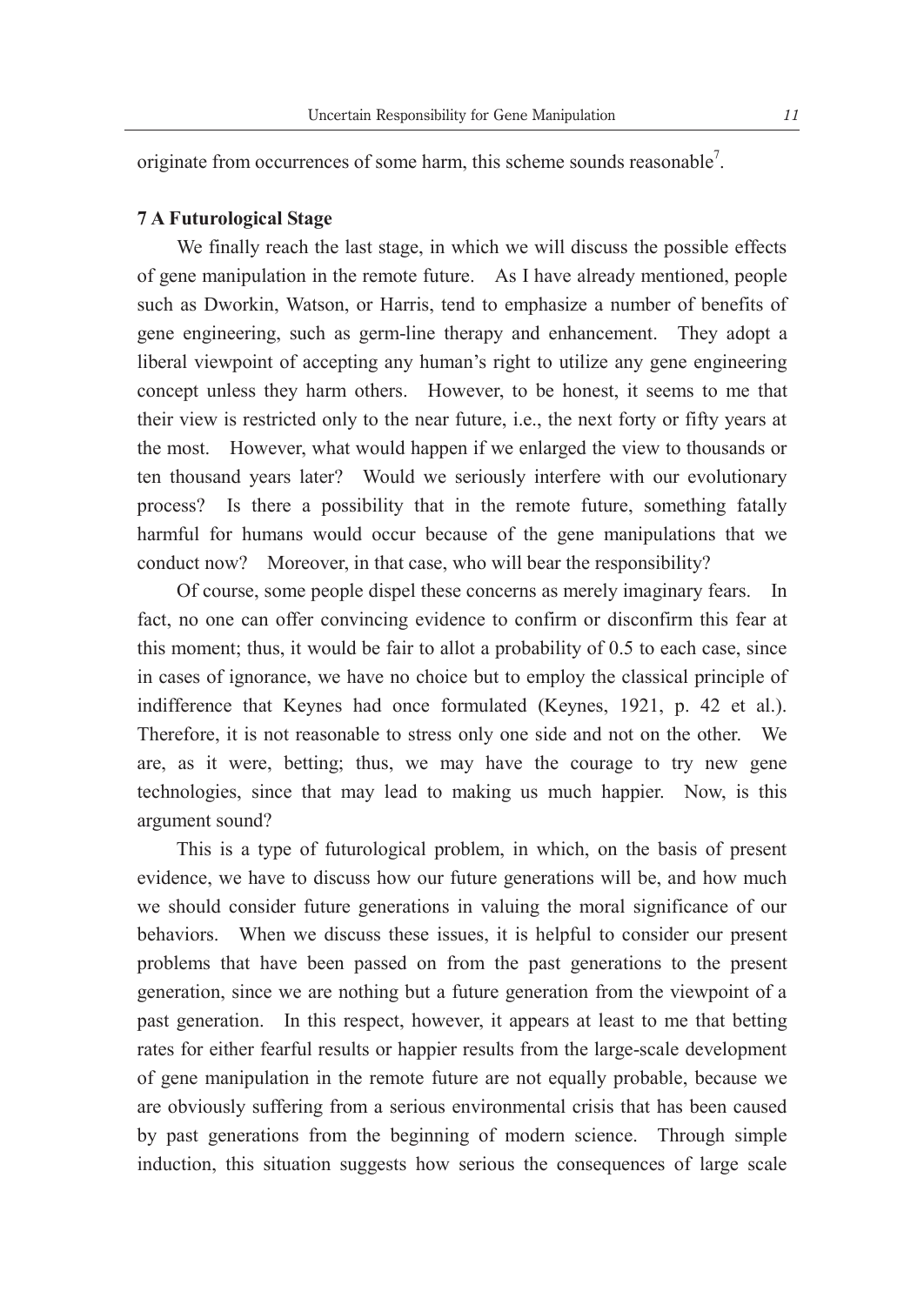scientific developments will eventually be. Therefore, the remark of Hubbard and Wald must be considered:

We cannot predict how genes, introduced into the germ line, will function either in the first generation or in the descendants, and the scientists involved in this work pay only glancing attention to the question of what to do if things do not turn out as expected. The long history of unanticipated technological missteps and failures is generally ignored (Hubbard & Wald, 1999, p. xix).

 Hans Jonas is a German philosopher who is famous for his proposal of a new concept of responsibility that should be considered as the "ethics of the future." His new concept of responsibility is based on his recognition that in contrast with traditional ethics that reckoned only with noncumulative behavior from an anthropocentric viewpoint, we should consider that "the cumulative self-propagation of the technological change of the world constantly overtakes the condition of its contributing acts and moves through none but unprecedented situations, for which the lesson of experience are powerless" (Jonas, 1984, p. 7), in order that "all this would have to be cointended in the will of the single action if this is to be a morally responsible one" (Ibid.). In other words, "the indefinite future, rather than the contemporary context of the action, constitutes the relevant horizon of responsibility" (Jonas, 1984, p. 9). However, in this respect, he claims that, "the degree which suffices for the short-range prediction intrinsic to each work of technology by itself—the engineer's prediction of its working—is on principle inadequate for the long-range prediction of the combined working of all of them" (Jonas, 1984, p. 29). This sounds very similar to the abovementioned remark of Hubbard and Wald.

 Jonas's philosophy of responsibility begins with underlining the observation that all long-term projections are *uncertain* (Jonas, 1984, p. 34 et al.), which obviously harmonizes with the point upon which I base my argument on responsibility. Jonas deduces two strategies from this basic observation, namely, (1) we have to attempt to gain knowledge about the remote future as correctly as possible (as a matter of fact, this is knowledge about probabilities), and (2) "we must bow to the command to allow, in matters of such capital eventualities, more weight to threat than to promise and to avoid apocalyptic prospects even at the price of thereby perhaps missing eschatological fulfillments" (Jonas, 1984, p. 32). Quite interestingly, Jonas mentions Pascal's wager in developing these two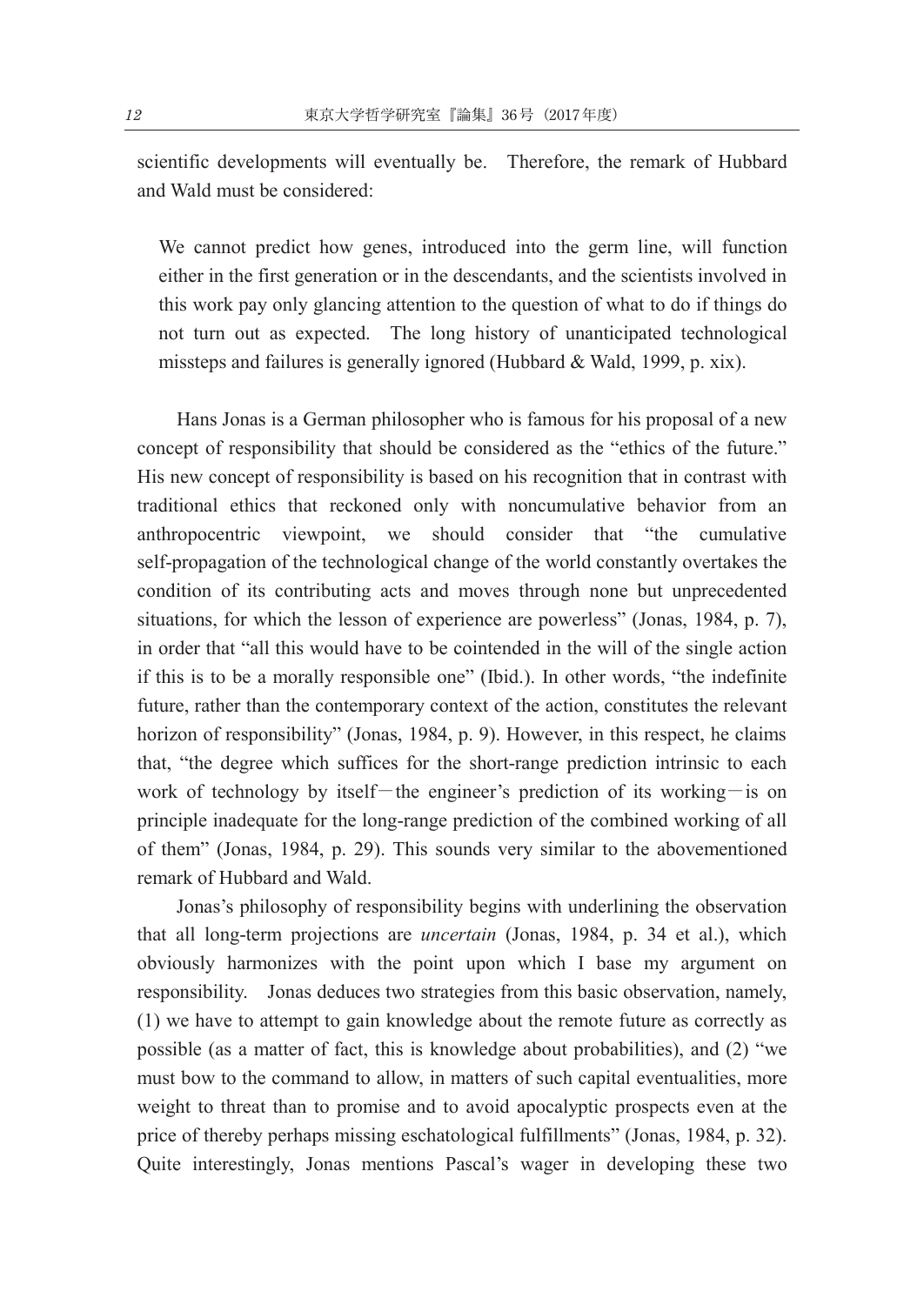strategies.

#### **8 Pascal's Wager**

 Arguments composing Pascal's wager are so perplexing that I will set an exact analysis of those aside now (see Pascal, 1972, pp. 111-117). Here I will focus on his most generalized argument, i.e., what is usually referred to as an argument from generalized expectation. Suppose that we examine whether God exists or not, and we wager for either the existence or the nonexistence of God. If we wager for (i.e., believe in) the existence of God and it is true, we gain infinite happiness by being blessed by God. However, if God does not exist, no matter which option we wager for, we gain only a little, quite finite happiness, if any (or we might be unhappy). Let "p" denote the probability of God's existence (which could be low but not zero); let  $\infty$  denote infinite happiness; and let h<sub>1</sub>, h<sub>2</sub>, h<sub>3</sub> express a finite amount of happiness in each case in table 1 below.

Table 1

|                              | God exists | God does not exist |
|------------------------------|------------|--------------------|
| Wager for God's existence    | $\infty$   |                    |
| Wager for God's nonexistence |            |                    |

Following this matrix, we can find the expected utilities (EU) of both wagers.

EU (wager for God's existence) =  $\infty$  p + h<sub>1</sub> (1 – p) =  $\infty$ 

EU (wager for God's nonexistence) =  $h_2 p + h_3 (1 - p)$ 

Consequently, EU (wager for God's existence) > EU (wager for God's nonexistence), regardless of the values of p,  $h_1$ ,  $h_2$ , and  $h_3$ . Therefore, we should make a decision to wager for the existence of God (See Hájek, 2004).

 Jonas himself finally refuses to accept an analogy between his strategies and Pascal's wager (Jonas, 1984, p. 37). However, it seems to me that there is a possibility to make an analogy. In order to do this, we should replace "wager for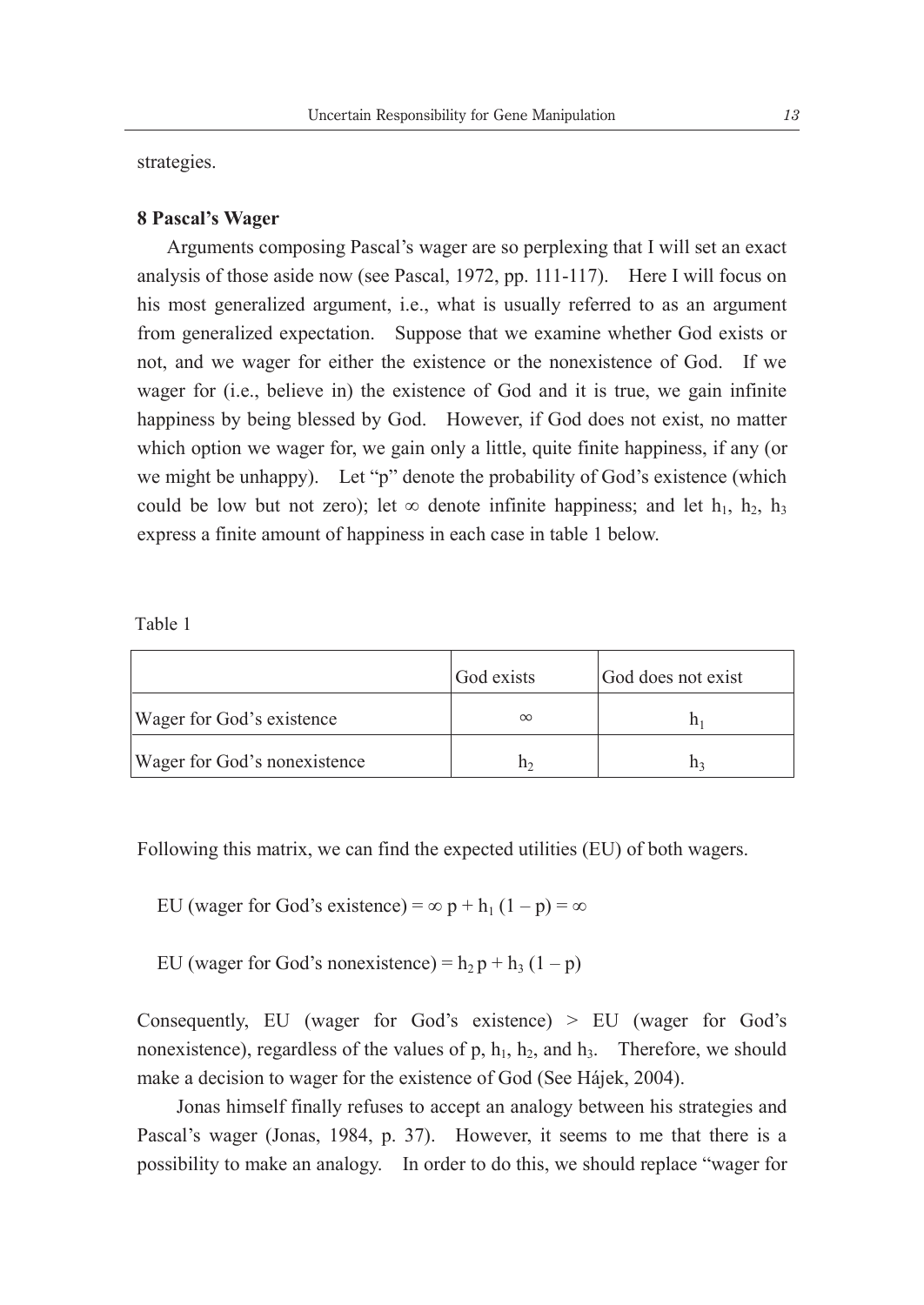God's existence" with "conduct gene manipulation," "wager for God's nonexistence" with "refrain from gene manipulation," "God exists" with "devastating change occurs," and "God does not exist" with "devastating change does not occur." In addition, following Jonas's strategy of being more concerned about harm than benefit, we can suppose that the worst scenario should be considered, namely, the extinction of all lives, as the infinitely miserable result. This idea is similar to the minimax principle in game theory or the so-called "precautionary principle" (abbreviated as PreP). In fact, if human nature or psychological tendencies basically remain the same despite gene manipulation, it is inductively inferred that the smarter and the stronger they are because of gene manipulation, the more possible it will be in the long run for them to promote scientific research and economic activities beyond control and head toward a catastrophe. In any case, then, let "q" denote the probability of the occurrence of a devastating change; let  $\infty$  denote the worst scenario, namely, the infinitely worst harm; and let  $m_1$ ,  $m_2$ , and  $m_3$  express the finite amount of harm in each case in table 2 below.

 $\overline{1}$ Table 2

|                                | Devastating<br>change occurs | No devastating change<br>occurs |
|--------------------------------|------------------------------|---------------------------------|
| Conduct Gene Manipulation      | $\infty$                     | m                               |
| Refrain from Gene Manipulation | m <sub>2</sub>               | m                               |

Following this matrix, we can find the expected harm (EH) of both choices.

- EH (conduct gene manipulation) =  $\infty$  q + h<sub>1</sub> (1 q) =  $\infty$
- EH (refrain from gene manipulation) =  $m_2 q + m_3 (1 q)$

Clearly, EH (conduct gene manipulation) > EH (refrain from gene manipulation), regardless of the values of q,  $m_1$ ,  $m_2$ , and  $m_3$ . Therefore, we decide to refrain from gene manipulation.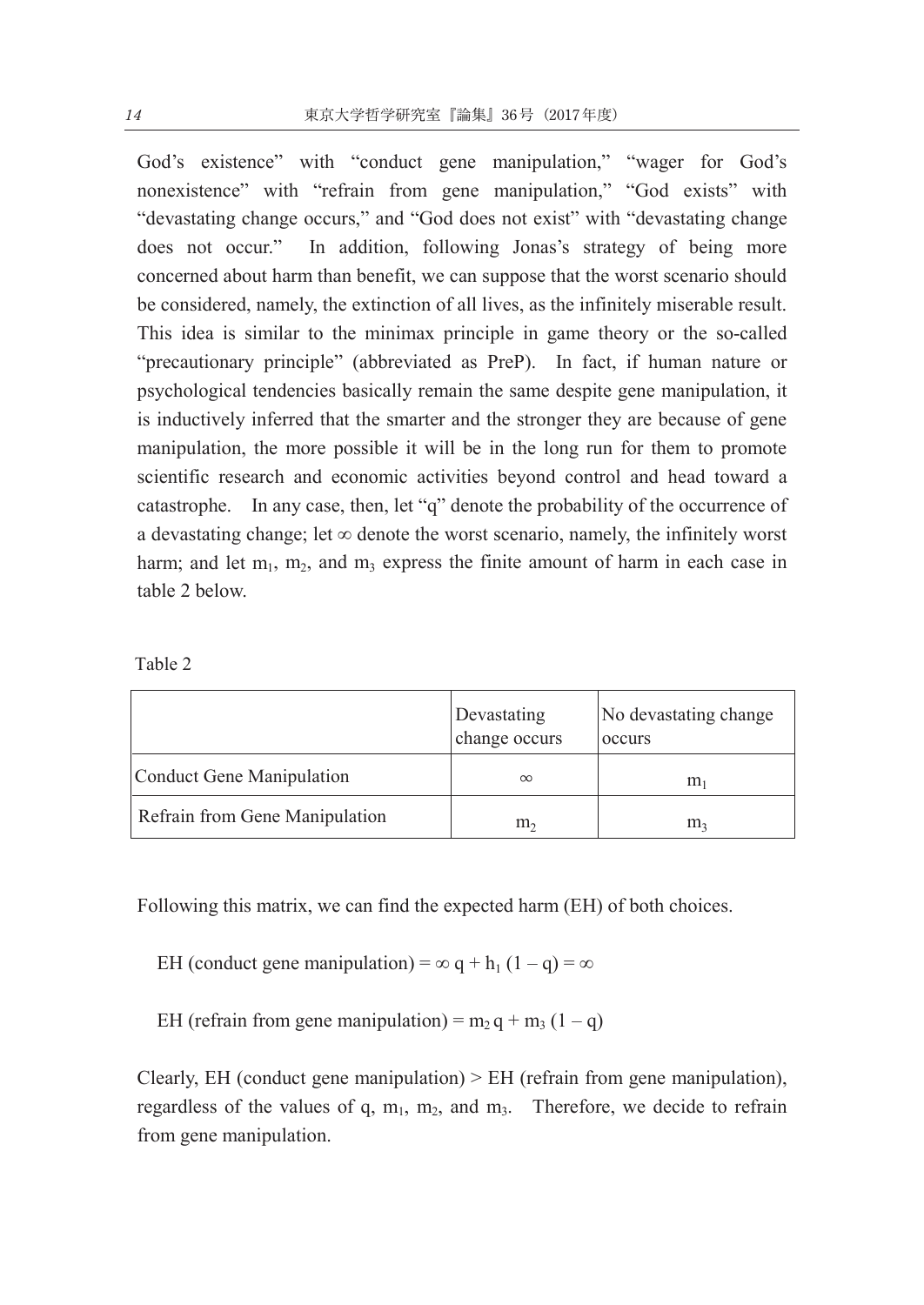# **9 Two Reasonable Lessons**

 Obviously, these arguments cannot be immediately accepted. These are attacked by many criticisms such as those against Pascal's wager. In fact, the supposition of the infinitely worst harm appears to sound arbitrary, and we have to take into account the possibility of our extinction without conducting gene manipulation. What "devastating" signifies is also vague. Moreover, we can be dubious about Jonas's second strategy of being more concerned about threat than promise. In fact, it is not realistic that because of table 2, we immediately abandon all efforts to manipulate genes, since this argument could apply to too many scientific activities<sup>8</sup>.

 Here I mention two issues discussed in the contemporary contexts in Japan, as their theoretical structures have something to do with the problem of gene manipulation I am discussing now, so that my points above seem to be somehow confirmed by examining those issues. The first issue is the case of iPS cell. As is known all over the world, the study on iPS cells was initially developed by a Japanese scholar, Shinya Yamanaka, in order to promote regenerative medicine (or tissue engineering) towards the future. However, it was instantly detected that iPS cells is highly likely to contract cancer, or rather iPS cells themselves might be regarded as nothing but "man-made cancer cells", according to Shi V. Liu (see Liu 2008). That is not happy news. Then, should we stop any researches on iPS cells for this reason? Many people do not think so. The reasonable reaction to the unhappy results is to conduct further studies in order to put iPS cells to practical use at a clinic.

Actually, Yamanaka himself, in developing iPS cells engineering, has made an effort to invent some methodology to avoid cancer. For example, Yamanaka reported a new method in 2008 that "uses a tiny ring structure called a *plasmid* to deliver genes into mouse cells and turn them into stem cells. The technique eliminates the need to use viruses, which can trigger cancer, to transform cells" (http://www.bloomberg.com/apps/news?pid=newsarchive&sid=audCgl.ZSJ4Q&r efer=home). Definitely there is a possibility that the study on iPS cells would be promoted in this way, although, at the same time, we should take into account another possibility that other risks than cancer might appear in the long run, or in the remote future. Uncertainty cannot be avoided anyway.

 The second issue is concerned with a biological effect of radiation on human embryos or fetus's genes in the case of pregnant women who are exposed to low dose radiation for long time. This is exactly the very problem in Japan that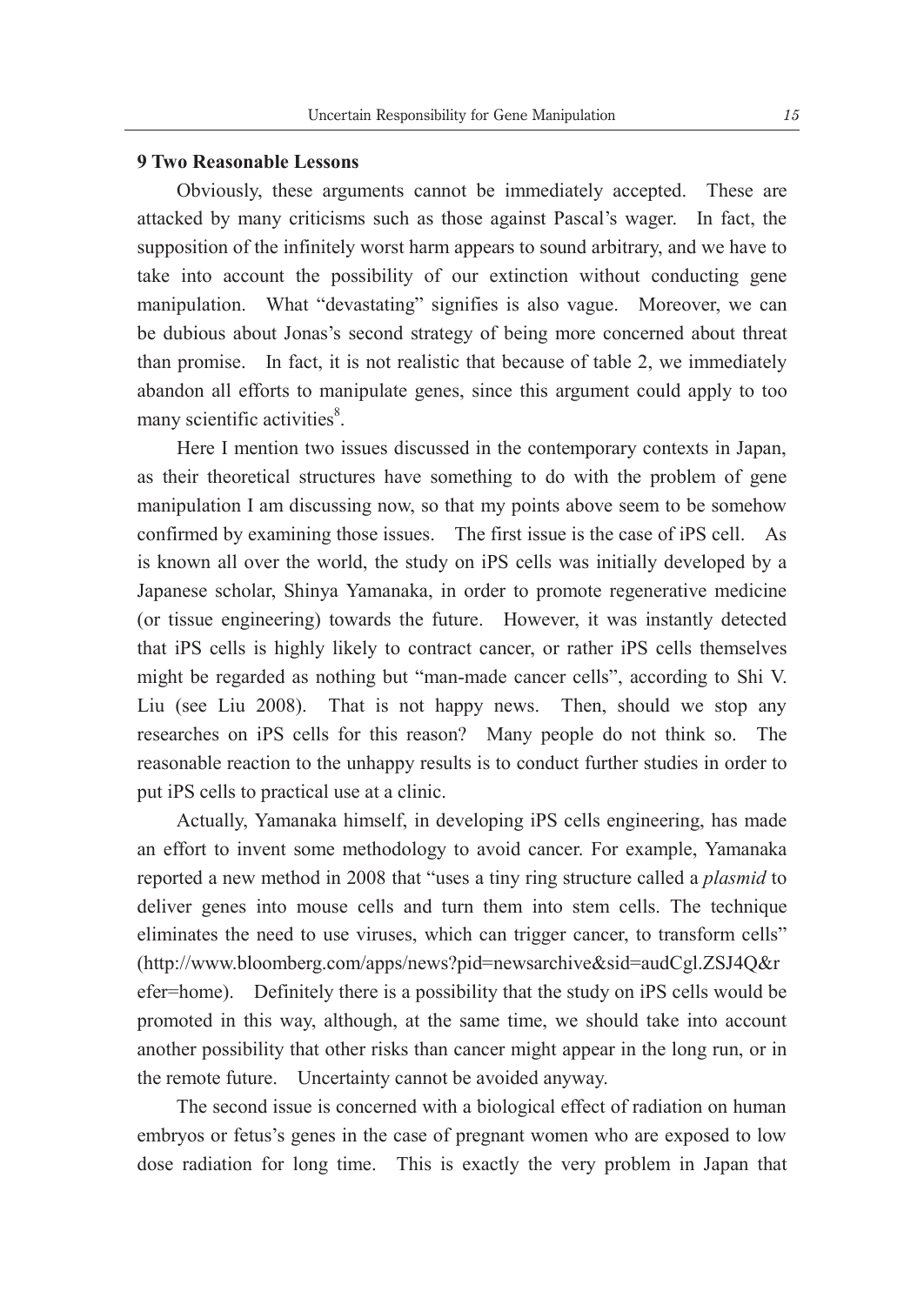many pregnant women living in east parts of Japan have been more or less anxious about in the present condition since the Fukushima nuclear power plants accident in 2011. It is true that we mankind have already got some amounts of data on the effect of low dose radiation to human body or gene through some epidemiological research on people exposed to radiation in Hiroshima, Nagasaki, and Chernobyl, in the light of which we could plausibly say that people do not have to worry about bad effects to embryos, fetuses, or newborn babies if we consider the size of Fukushima nuclear plants accident (because most people have been exposed to only far less than 20 mSv radiation in total even in Fukushima prefecture). However, that suggestion based upon the epidemiological research is not absolutely certain. The data we have had cannot be perfectly enough; as the history of studies on radiation is not so long (only 100 years or so have passed). Then, however, if this is the case, should we strongly recommend pregnant women in Fukushima to have an abortion because of quite slight danger? Should we abolish altogether any kind of practical use of radiation? We do not think so. There are both benefits and risks of using radiation in our society. We face a trade off, taking the remote future into account.

# **10 Precautionary and proactionary principles**

The precautionary principle, i.e. PreP (that tends to focus only upon the conspicuous and rare aspect of the issue concerned) does not always work. Rather, if we persist in applying PreP to the only one danger or risk (that is called "the target risk") in the fundamentalist's way, other greater danger or risks (that is called "the countervailing risk") could arise, although, of course, the danger that PreP focuses upon cannot be ignored. We should accept this kind of uncertainty. Then, we must make our lives go on.

Actually, PreP has been severely criticized mainly because of its failing to carefully consider the risk trade-off $\degree$ . Taking those criticisms against PreP into account, Max More proposes another principle of decision-making $10$ , that is to say, the proactionary principle (abbreviated as ProP), which is contrasted with PreP. According to More,

The freedom to innovate technologically and to engage in new forms of productive activity is valuable to humanity and essential to our future. The burden of proof therefore belongs to those who propose measures to restrict new technologies. All proposed measures should be closely scrutinized.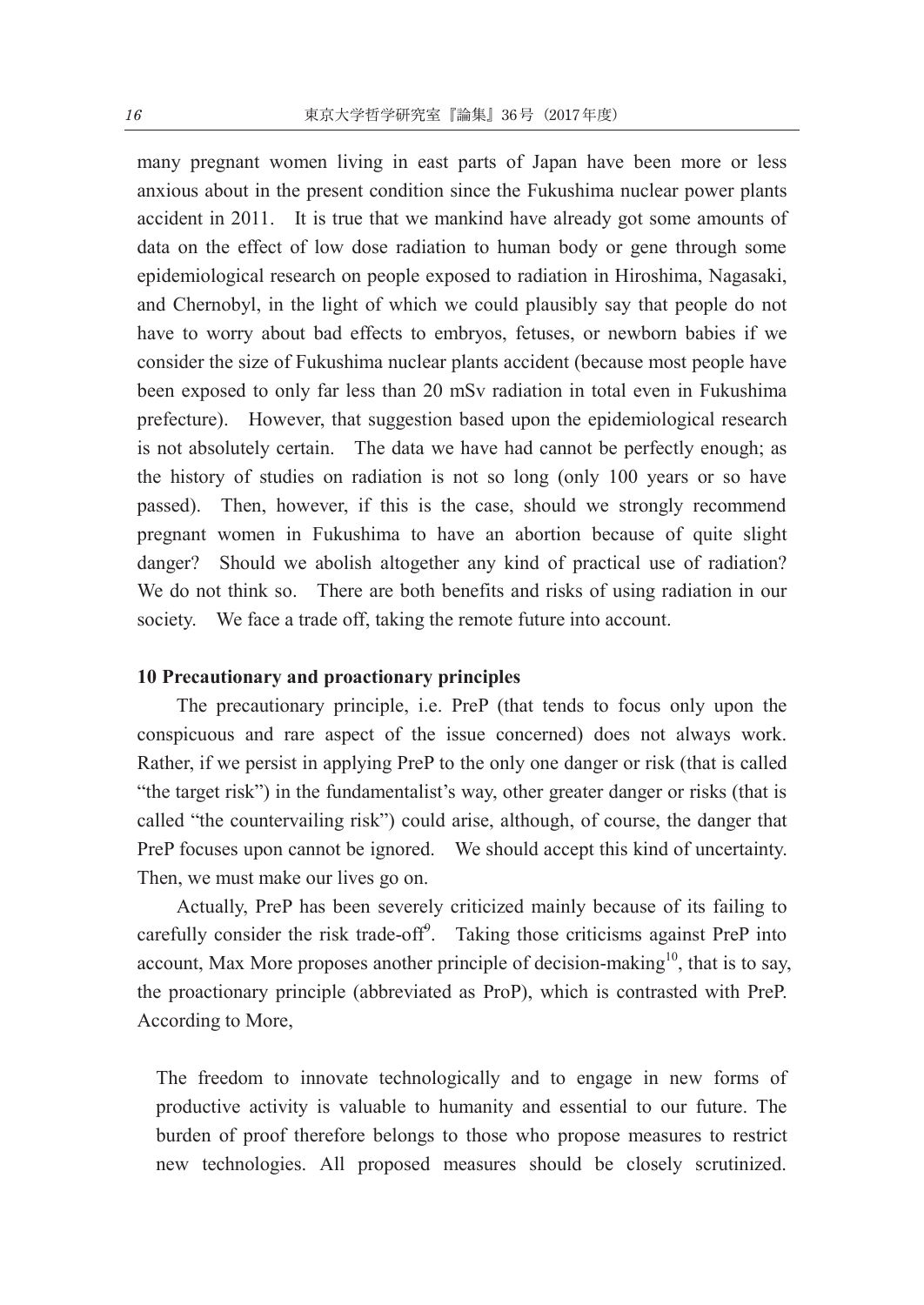Rather than moving forward hesitantly, this means boldly stepping ahead while being mindful of where we put our feet (More 2013, p. 264).

Then, More offers the basic idea of ProP in three ways. Namely,

- Progress should not bow to fear, but should proceed with eyes wide open.
- Protect the freedom to innovate and progress while thinking and planning intelligently for collateral effects.
- Encourage innovation that is bold and proactive; manage innovation for maximum human benefit; think about innovation comprehensively, objectively, and with balance.

(More 2013, pp. 264-265)

More obviously considers the risk trade-off when he says

Avoiding all risks is not possible. They must be assessed and compared. The fact that a risk or threat is "natural" should not give it any special status.....Avoiding underweighting natural risks and overweighting technological risks. Inaction can bring harm as well as action. Actions to reduce risks always incur costs and come at the expense of tackling other risks (More 2013, p. 265).

At first sight, possibly, ProP might seem to be a quite optimistic, easy-going decision rule resulting in reckless and stupid measures, but such impression is not entirely correct. ProP is based upon a stern observation about human nature such that; 'prohibition rarely works. When it does, it abolishes the benefits of technologies. Limited experiments may be better than universal prohibition' (More 2013, p. 266).

 The contrast between PreP and ProP is delineated in a simplified way by Holbrook and Briggle like this;

- Precautionary principle **prevents the activity** until cause-effect relation are better understood and conceive of the technology as **guilty until proven innocent** (where the burden of proof lies with proponents of the activity)
- Proactionary principle **promote the activity** while learning more about cause-effect relation along the way and conceive of the technology as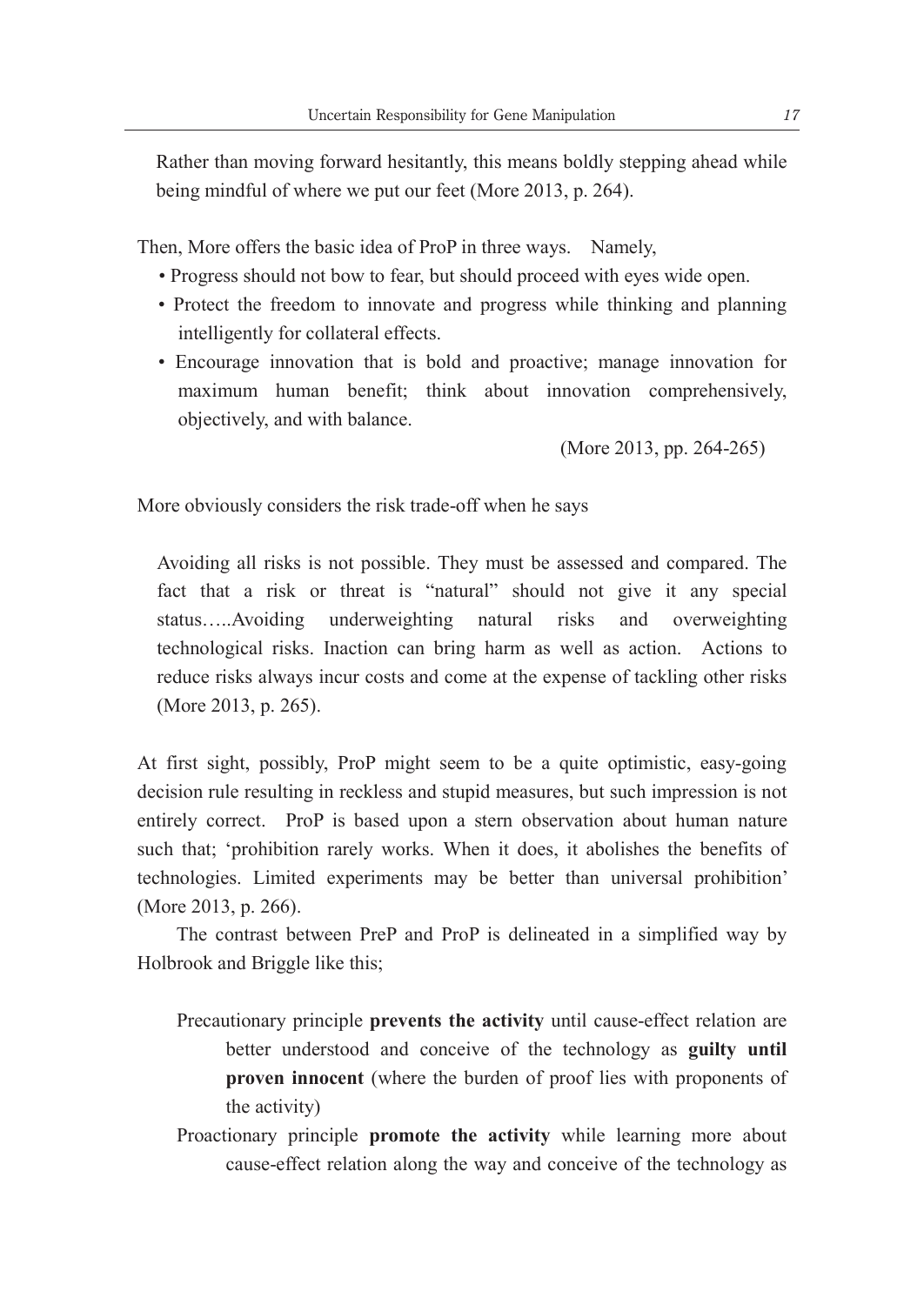**innocent until proven guilty** (where the burden of proof lies with opponents of the activity)

(Holbrook & Briggle 2013, p. 17)

In a word, PreP highly estimates the value of carefulness, while ProP recognizes boldness or adventurousness to be wholly worthy.

 Of course, there are both good points and bad points concerning those two principles. PreP certainly could provide a measure with us to avoid a specific risk that we cannot but pay attention to, although, as I mentioned, PreP thinks little of the risk trade-off and might hinder developments of natural science, as far as its original idea is concerned. On the contrary, ProP certainly helps scientific research to progress, but ProP supports adventurous attempts so positively that there is a possibility for some unknown hazard to be caused in an unexpected way. Eventually, we would be in a state of betting under genuine uncertainty.

Thus, in this sense, I do not believe at all that quitting most scientific researches at once is a reasonable and feasible choice. We should always consider the genuine uncertainty concerning the remote future. In particular, in this context concerning the remote future, both the cause and effect are highly uncertain. Of course, certainly, this situation conversely implies at the same time that the possibility depicted in table 2 must not be totally rejected, since it is surely a possible scenario. However, to be honest, my view leans relatively towards preferring adopting ProP to adopting PreP, as, as I previously mentioned, universal prohibition of human technologies that have been already created sounds to be opposed to human nature. We cannot restrain our human nature from making use of those technologies at the end of the day. If that is the case, it might sound to be more reasonable and smarter to scrutinize how to make use of and develop technologies in a safer way.

In any case, however, it is inevitable that we cannot escape from the uncertainty. How should we face and treat this intrinsic uncertainty? I cannot offer a definite answer at this point (since it is uncertain); however, I can draw at least two reasonable lessons from my argument thus far. First, if we value the ethics of the future, we ought to try our best to measure amounts of harm or hazard and their probabilities as correctly as possible in terms of, probably, our imagination as well as our reasoning. In this respect, we must heed to Jonas's first strategy, namely, we should attempt to gain knowledge about the remote future.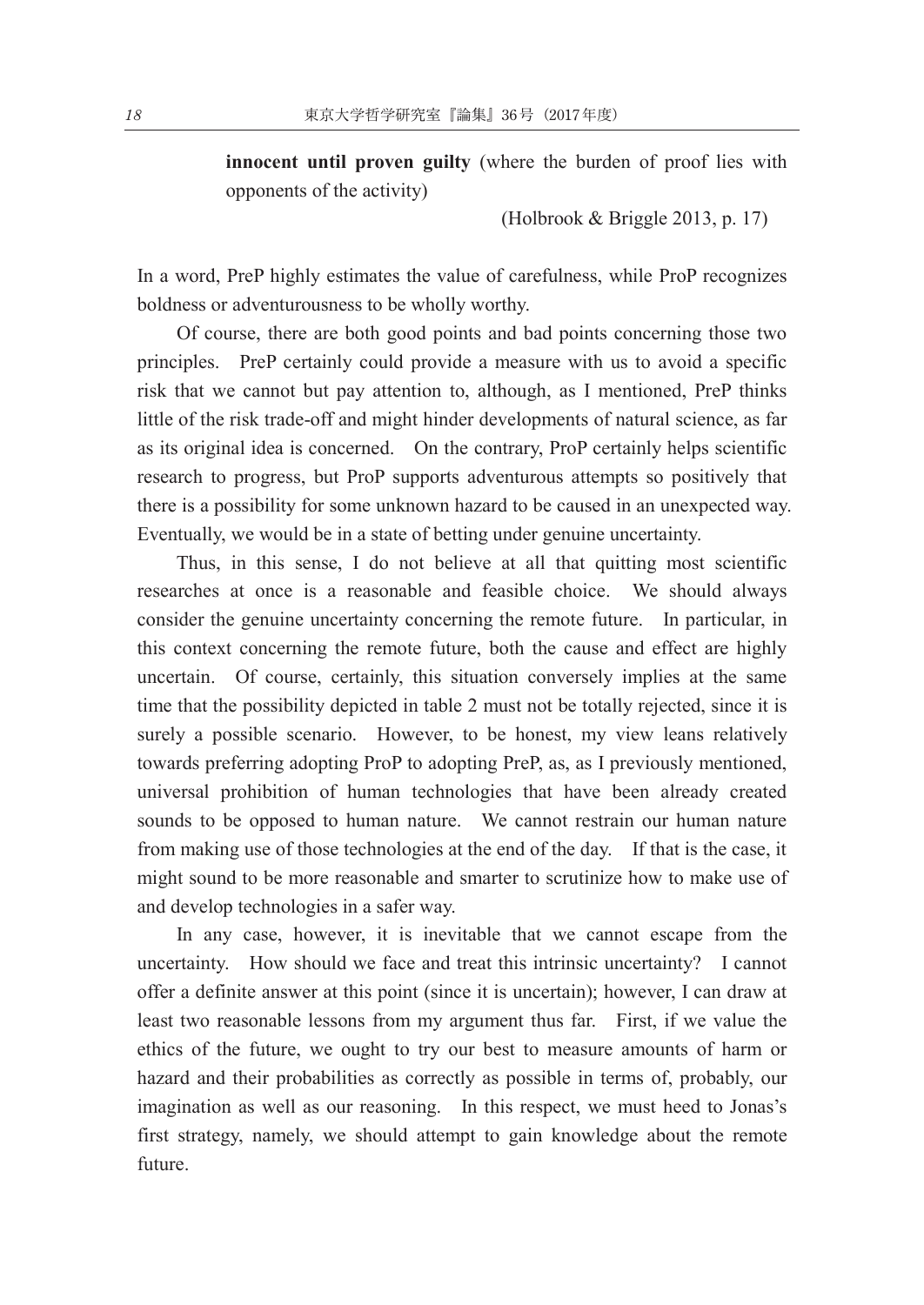Second, we ought to reconsider the concept of a "person." As liberal eugenics shows, since the early modern era, people have usually considered a "person" to be an autonomous individual, but this is not necessarily correct. As I mentioned earlier, etymologically speaking, we can understand that a "person" stands for an existence that calls and responds to others through their sound or voice. A "person," by definition, is always interacting with others, and the "others" here can include people in the future and nonhuman animals (or perhaps the natural environment), because we can feel and imagine that they call and respond to us. Thus, we ought to consider them in discussing moral issues, although, as I stressed, we also take their degree of personhood into account when making decisions. This proposal, which might seem to be incautious, is not limited to me. As a matter of fact, an English scholar, Andrew Dobson, recently proposed a new concept of citizenship, namely, "ecological citizenship," which is not an individualistic citizenship but a citizenship intrinsically including considerations about the environment and future generations (Dobson, 2003. esp. chap. 3). Obviously, this viewpoint bolsters my argument.

#### **11 Back to the Japanese perspective**

 In fact, Japanese ethics, *Bushido*, which I mentioned earlier, is originally based on a unique idea of human beings which, to our surprise, could harmonize with the western notion of a "person" in its original sense. According to Nitobe, "The individualism of the West, which recognizes separate interests for father and son, husband and wife, necessarily brings into strong relief the duties owed by one to the other; but Bushido held that the interests of the family and of the members thereof is intact—one and inseparable" (Nitobe, 2002, p. 88). This idea naturally leads to the Japanese way of thinking with regard to a family, which still largely holds true. With regard to Japanese *samurai* in the Middle Ages, it is enormously important to keep their family leading up to the remote future generations. In this case, of course, a generation is understood in terms of unbroken, natural blood relationships in a biological sense, as represented by the succession of Japanese emperors or *shoguns* (i.e., the military leaders of *samurais*). From this Japanese perspective, perhaps, gene manipulation sounds to be so likely to destroy the natural connection of blood relationships and the identity of families at least in the long run that it needs to be extremely carefully considered or suspended. Probably, this deeply rooted line of Japanese thoughts could explain why the Japanese society refuses to legalize surrogate birthing,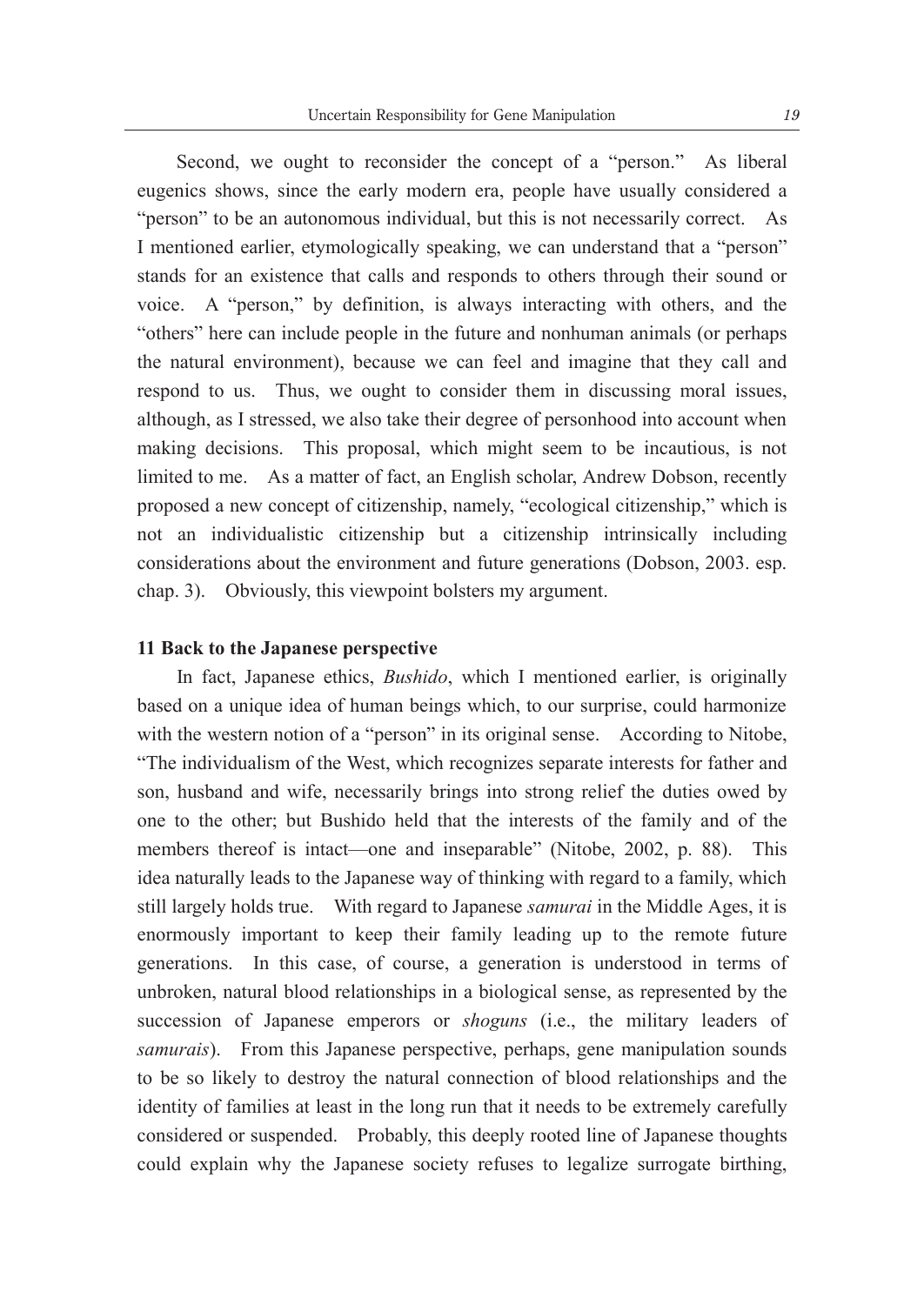since it might shake the identity of families. Of course, the trend could change in the future, so that Japanese people's attitude towards gene manipulation might be altered. Actually, if the gene manipulation were thought to be included in a category of preserving blood relationship even from a Japanese perspective, gene manipulation could be positively used even in the Japanese society in the future. In any case, I believe that that Japanese, traditional viewpoint deserves our considering at least once in the context of gene ethics.

 Thus, I conclude my argument by stating that we are morally responsible for developing scientific research appropriately, particularly on gene engineering, by seriously considering its inevitable uncertainty. Perhaps, at least, we should immediately prohibit animal experimentations with primates that results in them experiencing pain and death because their degree of personhood appears to be very high. In addition, we should not easily admit germ-line therapy unless we can obtain evidence for the fact that it would be highly unlikely for the therapy to devastate future generations. However, simultaneously, we should support scientific advancements (including gene manipulation technologies) carefully and positively unless it is highly probable for such the advancement to result in deteriorating human race and our environments. We have no choice but to follow our human nature, so that we should consider seriously how to develop our technologies in a morally justifiable way.

 Nevertheless, there is a theoretical possibility that we could totally fail and fall into catastrophic states in the end due to our scientific developments despite our most serious efforts to calculate probabilities and conjecture the future. Nobody knows. But, how should we confront our destiny in that case? There is nothing but for us to accept it gracefully. That is the very meaning of our taking ultimate responsibility. Actually, nothing other than this could be given as a morally honourable option. In this sense, the next thought of *Bushido* appears to include at least something sympathizing with this thoughts, even though not completely acceptable: "To an ambitious samurai a natural departure from life seemed a rather tame affair and a consummation not devoutly to be wished for" (Nitobe, 2002, p. 106), since "life itself was thought cheap if honour and fame could be attained therewith; hence, whenever a cause presented itself which was considered dearer than life, with utmost serenity and celerity was life laid down" (Nitobe, 2002, p. 84).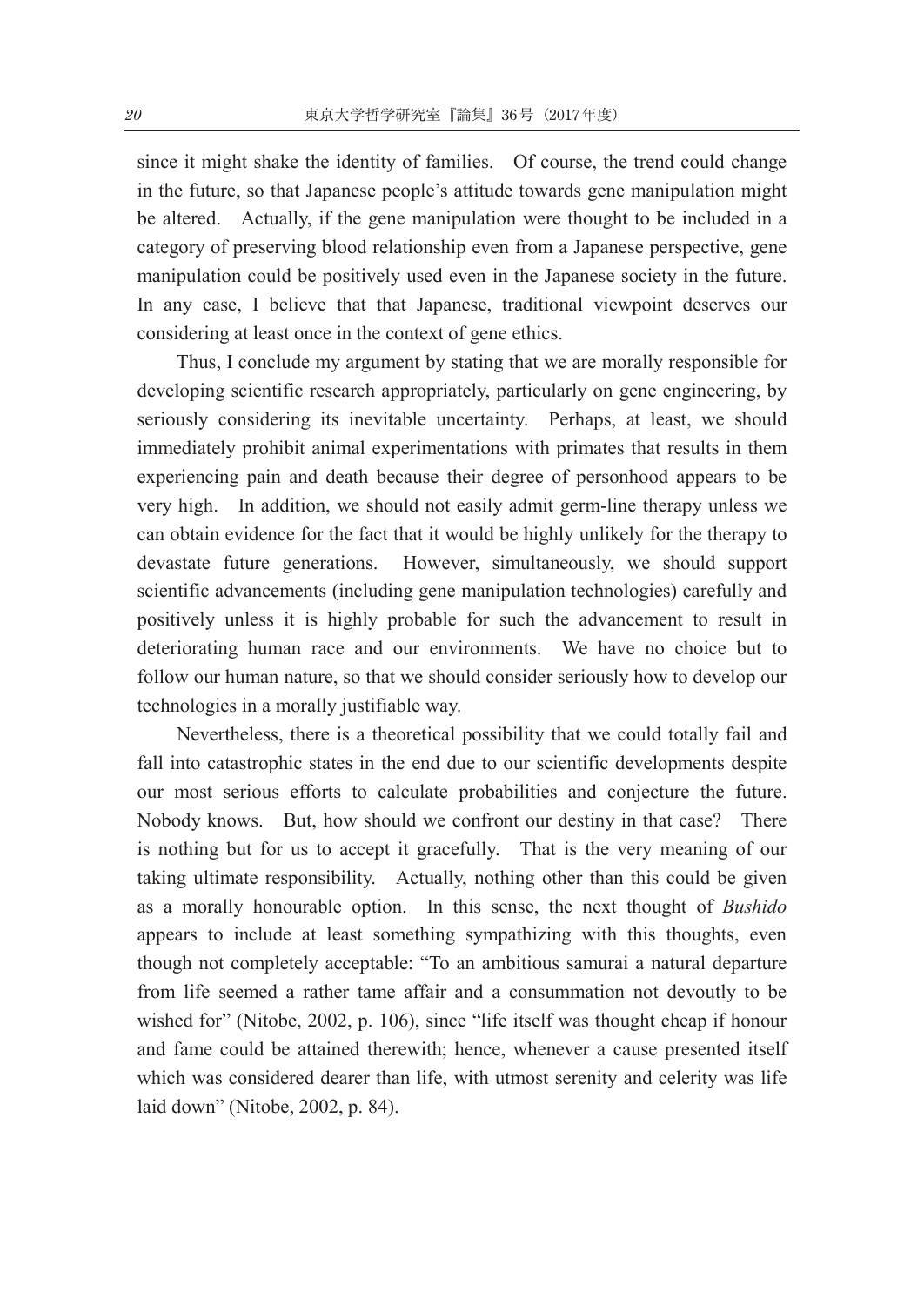#### **References**

Cumming, N. 2000. *The Sonic Self*. Bloomington: Indiana University Press.

- Dobson, A. 2003. *Citizenship and Environment*. New York: Oxford University Press.
- Dworkin, R. 1977. *Taking Rights Seriously*. Cambridge: Harvard University Press.

— 2000. *Sovereign Virtue*. Cambridge: Harvard University Press.

- Goklany, I. M. 2001. *The Precautionary Principle: A Critical Appraisal of Environmental Risk Assessment*. The Cato Institute.
- Hájek, A. 2008. 'Pascal's Wager.' *The Stanford Encyclopedia of Philosophy, Spring 2004 Edition*, Edward N. Zalta (ed.) [On-line]. Available online at: http://plato.stanford.edu/entries/pascal-wager/
- Harris, J. 1993. 'Is Gene Therapy a Form of Eugenics?' *Bioethics*, Vol. 7, No. 2/3, 137-55. Quoted from H. Kuhse & P. Singer (Eds.), (1999), *Bioethics: An Anthology* (pp. 171-181), Oxford: Blackwell.
- Holbrook, J. B. and Briggle, A. 2013. "Knowing and acting: The precautionary and proactionary principle in relation to policy making", *Social Epistemology Review and Reply Collective* 2 (5) 15-37.
- Hubbard, R. & Wald, E. 1999. *Exploding the Gene Myth*. Boston: Beacon Press.
- Ichinose, I. 2006. 'Bayesianism, Medical Decisions, and Responsibility.' In *Philosophy of Uncertainty and Medical Decisions.* Bulletin of Death and Life Studies. vol.2. 21st Century COE Program DALS. Graduate School of Humanities and Sociology, The University of Tokyo. 15-42.'
	- 2012. 'A Note on the Notion of Expected Utility: In View of A Nuclear Plants Accident and the Problem of Exposure to Low Dose Radiation,' *Philosophical Studies*, vol. 30. The Department of Philosophy. The University of Tokyo. 1-33. (in Japanese)
- 2016. 'A Philosophical Inquiry into the Confusion over the Radiation Exposure Problem' *Journal of Disaster Research Vol.11 No.sp*, September 2016, 770-779.
- Jonas, H. 1984. *The Imperative of Responsibility: In Search of an Ethics for the Technological Age*. Chicago: The University of Chicago Press.
- Keynes, J.M. 1921. *A Treatise on Probability*. Hampshire: Macmillan.
- Lewis, C.T. & Short, C. 1975. *A Latin Dictionary: Founded on Andrew's Edition of Freund's Latin Dictionary*. Oxford: Clarendon Press.
- Liu, Shi V. 2008. 'IPS Cells Are Man-Made Cancer Cells.' *Logical Biology* 8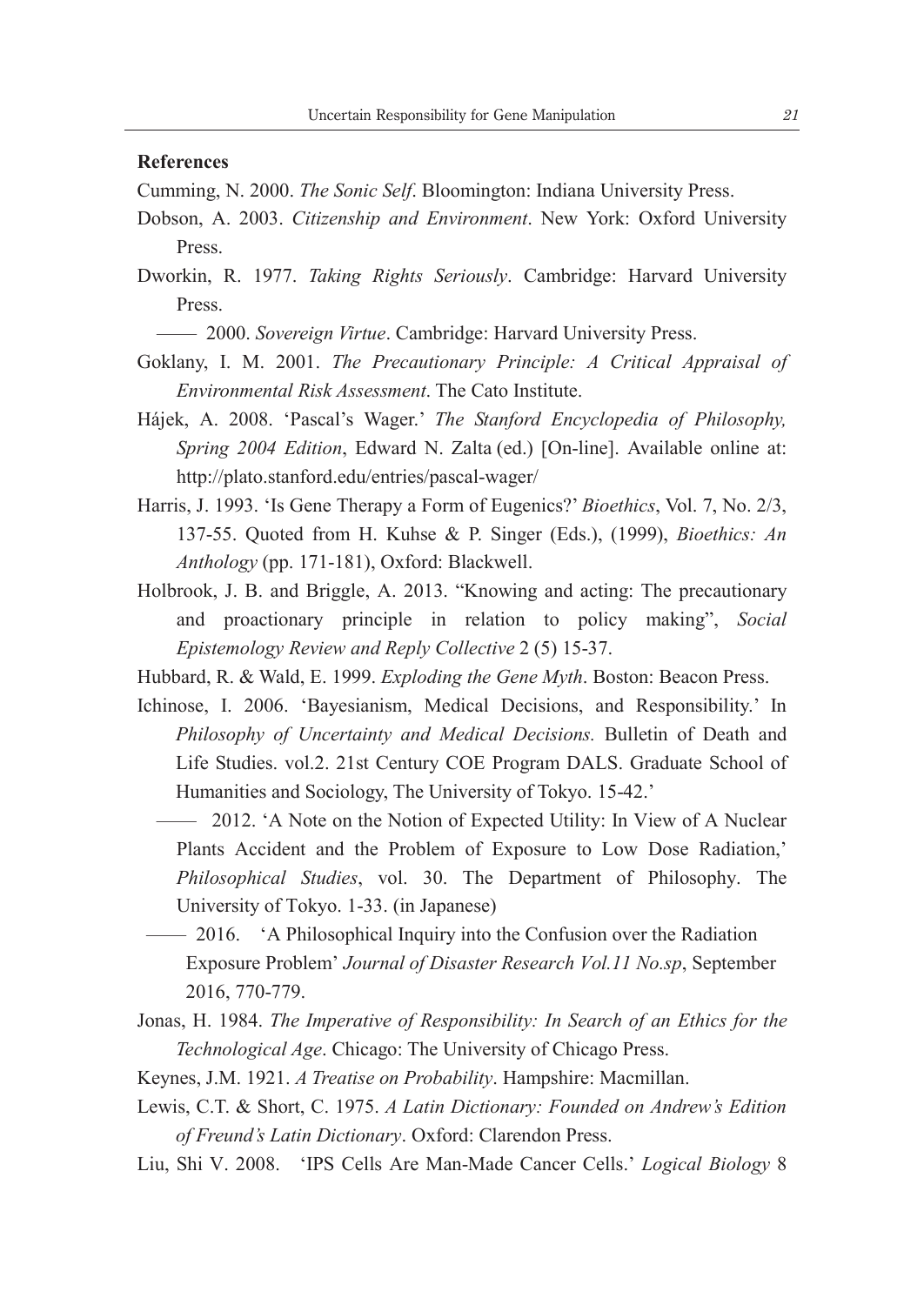$(1):16-18.$ 

- Mauron, A. 2000. 'Long-Term Possibilities and Dangers: The Question of Purpose,' in Stock & Campbell, *Engineering The Human Germ Line* (pp. 17-119), New York: Oxford University Press.
- McCullagh, C.B. 1984. *Justifying Historical Descriptions*. Bath: Cambridge University Press.
- More, M. 2013. 'The Proactionary Principle: Optimizing Technological Outcomes'. In M. More and N. Vita-More (Eds.), *The Transhumanist Reader*, (pp.258-267). West Sussex: Wiley-Blackwell
- Nelkin, D. & Lindee, M.S. 2004. *The DNA Mystique: The Gene as a Cultural Icon*. Ann Arbor: The University of Michigan Press.
- Nitobe, I. 2002. *Bushido: The Soul of Japan*. Tokyo: Kodansha International Ltd., originally published in 1900. Philadelphia: The Leeds & Biddle Co.
- Pascal, B. 1972. *Pensées*. préface et introduction de Léon Brunschvicg, Montrouge: Le Livre de Poche.
- Sainsbury, R.M. 1990. '*Concepts without boundaries*,' an Inaugural Lecture at King's College London, quoted from R. Keefe and P. Smith (Eds.), 1996, *Vagueness: A Reader*, (pp. 251-264). Cambridge: The MIT Press.
- Slobogin, C. 2006. *Minding Justice: Laws That Deprive People with Mental Disability of Life and Liberty*. Cambridge: Harvard University Press.
- Sober, E. 1988. 'Apportioning Causal Responsibility,' *The Journal of Philosophy*, *85(6)*, 303-318.
- Steel, D. 2015. *Philosophy and the Precautionary Principle: Science, Evidence, and Environmental Policy*. Cambridge: Cambridge University Press.
- Steiner, H. 1999. 'Silver Spoons and Golden Genes: Talent Differentials and Distributive Justice,' in J. Burley (Ed.), *The Genetic Revolution and Human Rights* (pp. 133-150). New York: Oxford University Press.
- Stigler, S.M. 1999. 'John Craig and the Probability of History,' in S. M. Stigler, *Statistics on the Table* (pp. 252-273). Cambridge: Harvard University Press.
- Stock, G. & Campbell, J. 2000. *Engineering The Human Germ Line*. New York: Oxford University Press.
- Walgrave, L. 2001. 'On Restoration and Punishment: Favourable Similarities and Fortunate Differences,' in A. Morris & G. Maxwell (Eds.), *Restorative Justice for Juvenile* (pp. 17-37). Portland: Hart Publishing.

 $<sup>1</sup>$  E.g., see Stigler 1999 or McCullagh 1984, chap. 3. As shown by these studies, the</sup>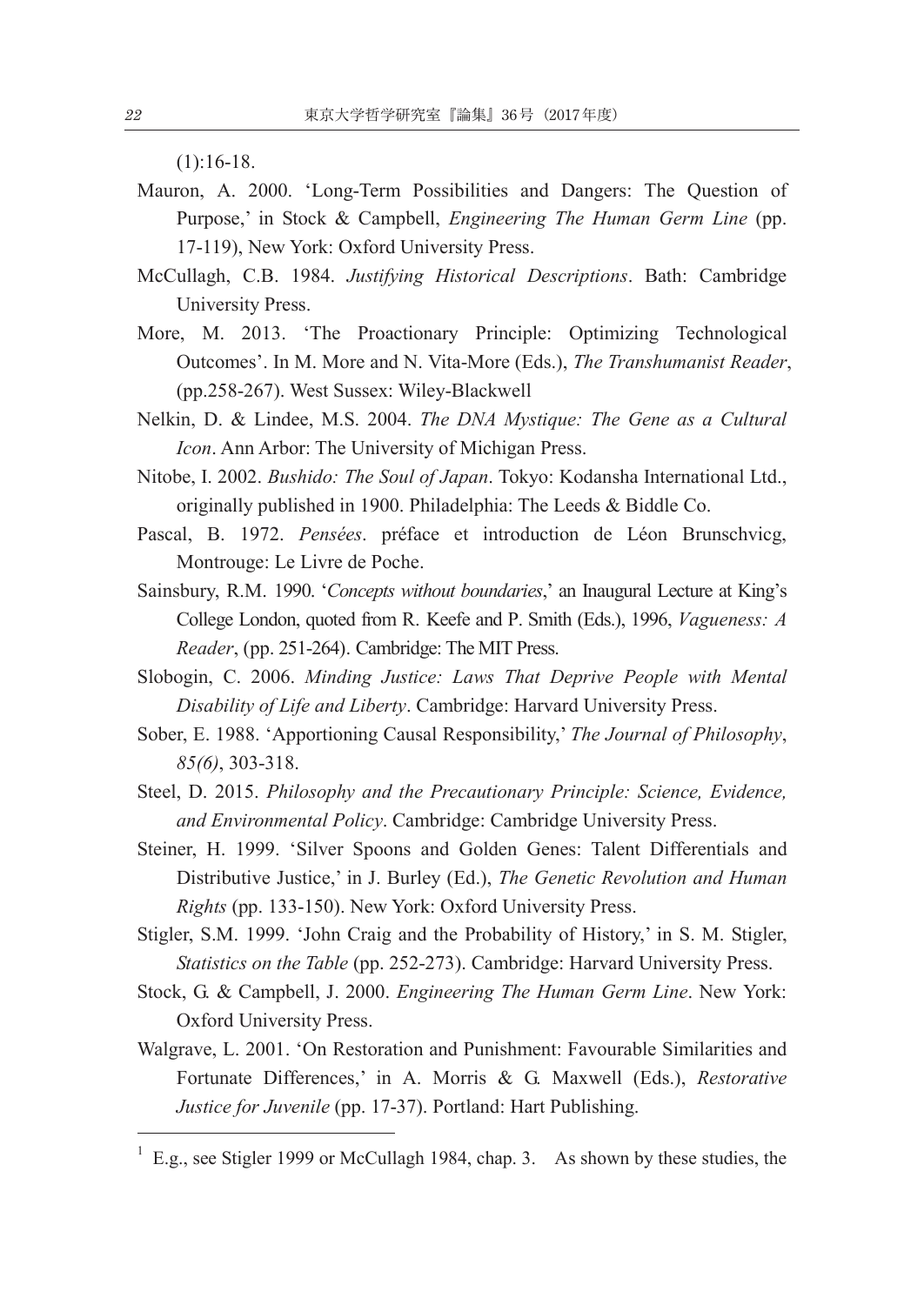probabilistic approach to historical knowledge is actually popular.

 $2$  This traditional tendency explains why Japan has still retained the system of death penalty despite international pressure for its abolishment. It appears to be inherently difficult for Japanese people to accept the abolishment of the death penalty, regardless of whether it is morally correct or not from a contemporary viewpoint.

<sup>3</sup> As I will mention later, many Japanese people, interestingly, have deliberated extensively on the unbroken genetic line of male emperors. At first sight, this suggests the idea of basing the sovereignty of a country on a particular gene, which might be regarded as a type of genomania. However, the actual situation is quite different. The Japanese people focus on the *unbroken and natural* blood relationship, which could be unlikely to have an affinity with gene manipulation, at least at present. It might be a kind of religious attitude towards nature.

<sup>4</sup> Of course, my classification of right-based arguments, goal-based arguments, and responsibility-based arguments follows a famous division about political theories given by Dworkin (Dworkin 1977, p. 171 ff.), although I refer to my idea as "responsibility-based" instead of Doworkin's idea of "duty-based."

 $5$  An English expression, "be responsible for", could be used to denote a causal relation as well as a relation of a kind of liability. Actually, a Greek word, "aitia", which is the etymological origin of "responsibility", signifies "cause" as well.

<sup>6</sup> In fact, the expressive self in music is regarded as person or *persona* even today. See Cumming et al. 2000, p. 232.

 $\frac{7}{1}$  Nonetheless, I do not completely agree with the idea of restorative justice, since the idea would involve many practical difficulties. This issue is deeply concerned with the conflict between the Purist and Maximalist models of restorative justice. See Walgrave 2001.

<sup>8</sup> I made a kind of criticism against the precautionary principle in terms of refining the notion of expected utility, where I discussed some issues caused by Fukushima nuclear power plants accident of 2011 as the main material. See Ichinose 2012. In addition, I published my entire view on problems of low dose radiation exposure in Ichinose 2016.

<sup>9</sup> A typical argument that criticizes the precautionary principle in the light of its failing to consider the risk trade-off is given, for example, by Goklany (Goklany 2001). Of course, it is possible to refine the precautionary principle by making it deal with the risk trade-off, but in that case, it seems to me that the precautionary principle in its original idea either might collapse or result in being not different from